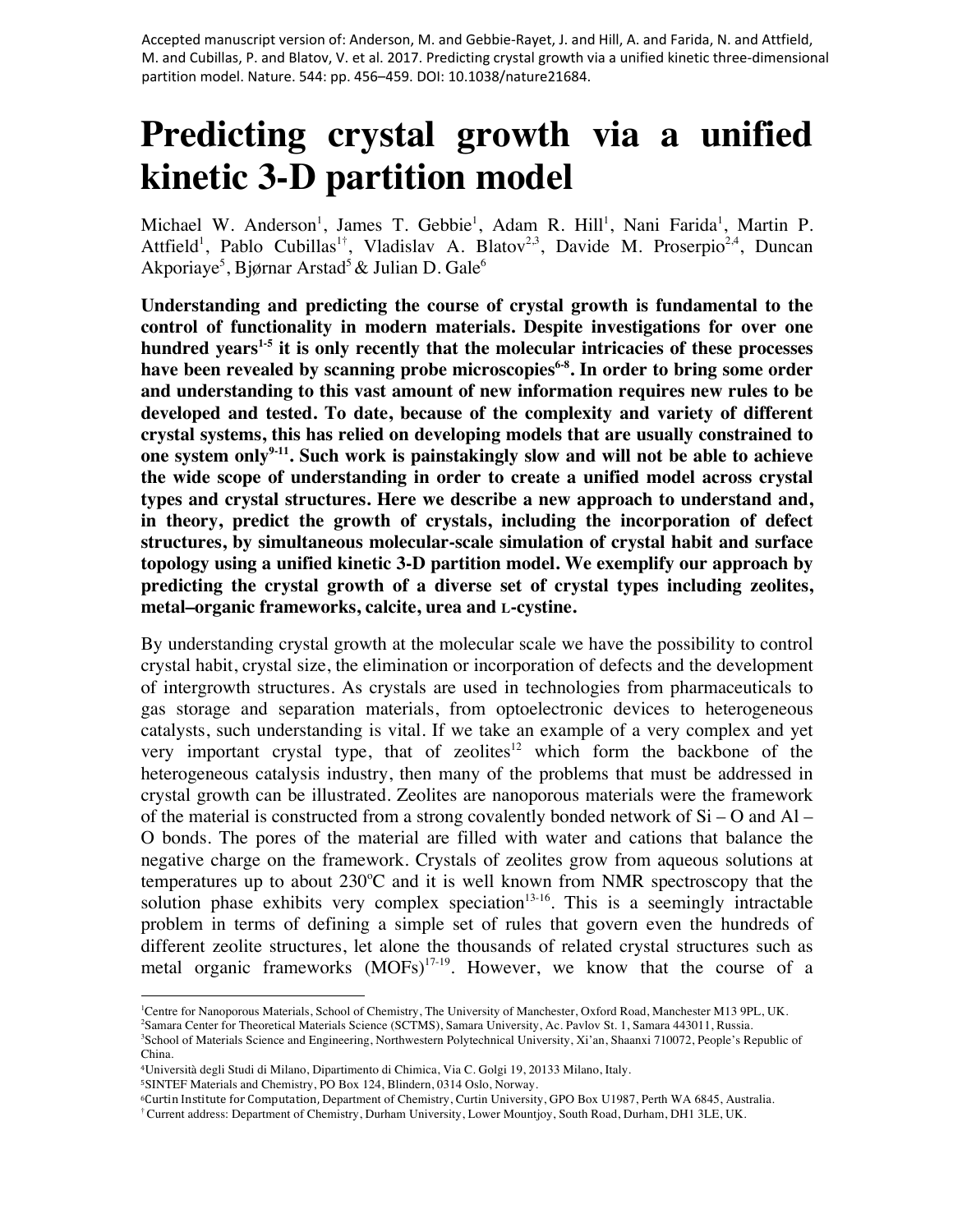crystallisation is relatively predictable and, therefore, there must be a relatively small number of rules that govern the most important aspects of the crystal growth with subsidiary rules governing deviations.

The starting point in our simplification comes through the work of Boerrigter et al. on general Monte Carlo simulation applied to the growth of  $fats^{20}$ . In this work they showed that the principal determinant was the local internal energy at the crystal surface in relation to the chemical potential of the phase from which the crystal grows. This is a very important simplification because it allows the growth medium – solution, melt, gas *etc.* – to be considered only to have a growth potential rather than considering the speciation in detail. Of course this growth potential will be a result of the speciation, however, that can be treated as a subsidiary effect considered subsequently<sup>13-16</sup>. In the case of multicomponent crystals, such as MOFs or co-crystals, where species in solution, e.g. linkers and metal centres, cannot interchange then a driving force for each component needs to be considered – unless the stoichiometries of the two phases are matched. For zeolites, or any system where the nutrient is interconverting, a single driving force may be considered equivalent to a single component system.

The crystal structure then needs to be broken down into *units of growth*, a process that is normally referred to as coarse-graining the problem. In order to deconstruct the problem, we require a distinction between *unit of growth* and *growth unit*. The latter assumes that we know the growth mechanism and know what growth units are actually attaching to the crystal surface. If the material of interest is a molecular crystal, then a *unit of growth* would naturally be a single molecule as this represents a strongly bonded entity that remains intact during crystallisation, forming relatively weak bonding with neighbours to yield the crystal. In fact, such a *unit of growth* is probably, in many cases, the actual *growth unit* for the crystal assuming that it does not dimerise in solution. However, for a zeolite, which is a fully connected three-dimensional network of covalent bonds, such an approach is not viable. But for our analysis the *unit of growth* is just a structural element that represents a metastable surface structure with small enough dimensions to describe all the intricacies of the crystal formation. As a metastable entity it will be persistent in time at the crystal surface during growth and can, therefore, be considered to determine the overall rate in the crystal growth process. For the simulation of the full threedimensional growth of a crystal, for example via the development of a kinetic Monte Carlo model, only the rate-determining steps are required.

Returning then to the problem of nanoporous zeolites composed of condensed tetrahedral silicate units forming cage-like structures. We know from previous work that these cages are strongly related to metastable surface entities because the cage wrapping permits maximum condensation of the cage<sup>11</sup>. Imagine a cage within the bulk of the zeolite with all tetrahedral silicon sites fully condensed (termed  $Q<sup>4</sup>$  units). Then imagine the same cage at the surface of the crystal where most of the silicon sites will only lose one bond of condensation and is, therefore, a minimum in energy for a surface structure. In fact, of the 200+ zeolite structures, around one quarter of these structures, consist of  $Q<sup>4</sup>$  units that will only suffer loss of one condensation at the surface  $(Q^4 \rightarrow Q^3)$ . The other three quarters have Q<sup>4</sup> units that may suffer the loss of two condensations ( $Q^4 \rightarrow Q^2$ ), however, these will still be at an energy minimum. Therefore, the cages become a suitable *unit of*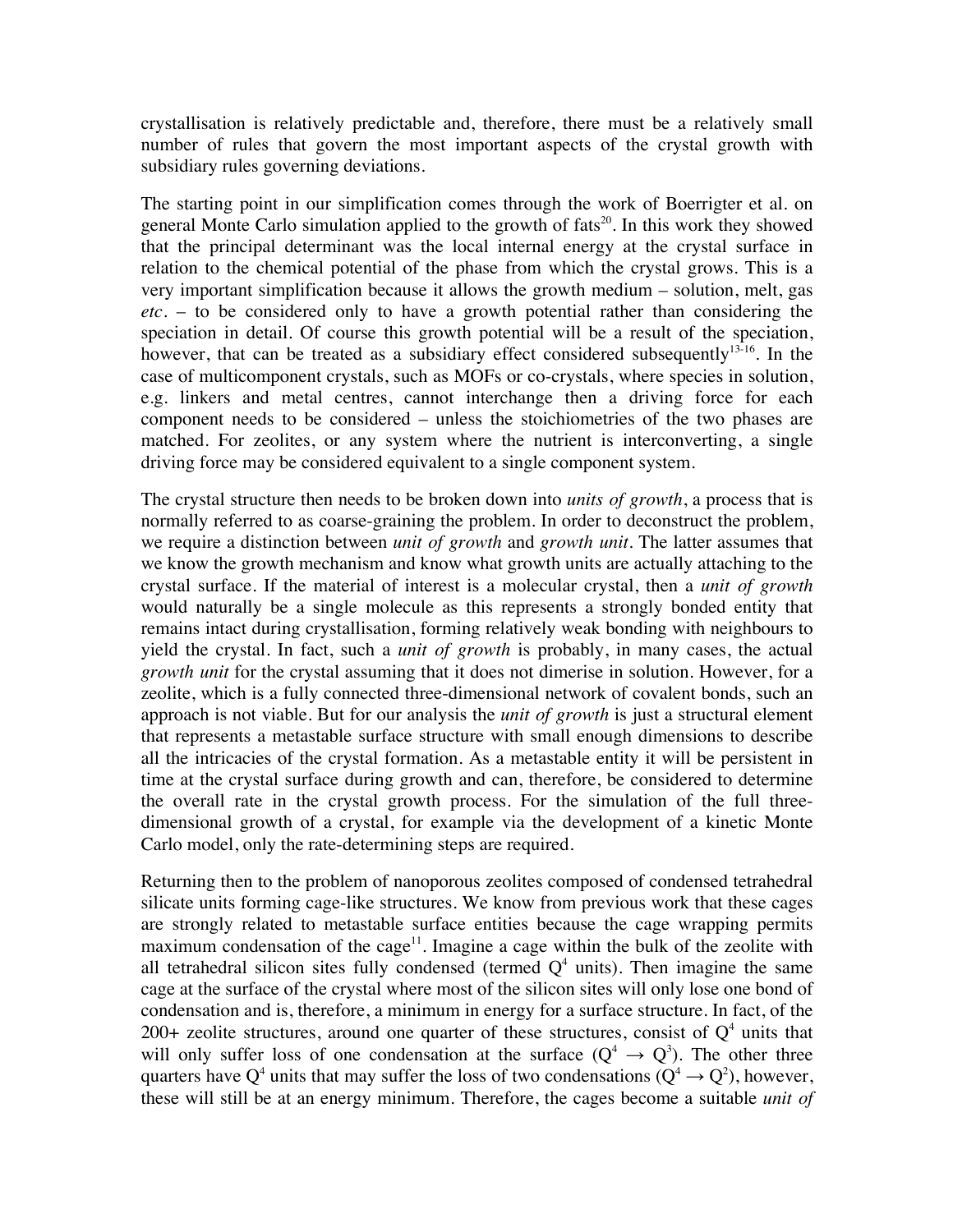*growth* even though they are not the *growth unit*. These cages are 3-dimensional spacefilling tiles that can be computed in a relatively straightforward manner using algorithms such as those implemented in ToposPro<sup>21,22</sup> (*Figure 1*). Consequently, this establishes a simplified route to coarse-grain the zeolite problem into energetically minimised, metastable, rate-determining steps that, when balanced against a potential energy driving force from the growth medium permits generation of a general kinetic Monte Carlo algorithm for zeolites. The choice of *natural* tiles<sup>21</sup>, which are used in our study, is unique and does not permit an alternative. In this aspect it is very different to the choices made by structural chemists when dividing up structures, such as the secondary building units. The *units of growth* are space-filling and, although the crystal is nanoporous, it is considered as filling all space during growth (the voids within cages are filled with water and cations). This will be the same for the growth of any crystal whether nanoporous or not. This approach is naturally extendable to any cage-like structure, regardless of the bonding type, such that MOFs with extensive coordination bonds are immediately treatable.

To extend this approach to other crystals we use the Voronoi partitioning procedure, which is the dual compared to the tiling method, to fill the space with polyhedral units. In particular, in the Voronoi-polyhedra the objects (atoms or molecules) occupy the centres, while in tiles they occupy vertices. Thus, molecular crystals, such as aspirin, urea or water, can be categorised as a 3-D-Voronoi partition, where the molecule sits at the centre of a Voronoi-polyhedron and the faces of the polyhedron represent the interactions with neighbouring molecules (*Figure 1*). Similarly, for ionic crystals, such as calcite or zinc oxide, the ions sit at the centre of Voronoi polyhedra with faces representing the interactions between cations and anions. In these last two cases the network of interactions can be considered without the need to introduce the concept of 3-D partitioning, however, it is useful to realise that all crystal systems can be treated in the same manner. To summarize, we assume the units of growth to be polyhedral (tiles or Voronoi polyhedra) depending on nature of the crystal. The Voronoi partition can also be used for the structures that have no tiling, e.g. for polycatenated networks.

The problem then is to establish the energies of all these 3-D polyhedral units in any configuration and degree of condensation/attachment at the surface of a growing crystal relative to the solution phase. For complex crystal systems there could be thousands of possible surface site types although, in principle, only a fraction of these will be topologically viable during crystal growth. By interfacing our kinetic Monte Carlo code with the 3-D partitioning approach of ToposPro<sup>22</sup> we can compute all the possible connectivities for any partitioning pattern and, consequently, any crystal structure. Then, to a first approximation, the energies of the polyhedral units are directly related to the degree of condensation/attachment (see *Figure E1* for the LTA zeolite system). Secondary energetic effects can be computed at a much higher level of simulation in order to determine subsidiary effects, but most structural features are determined purely by connectivity. Common defects, such as screw dislocations, can be incorporated by displacement of 3-D polyhedral units to equivalent sites along the screw core resulting in perfect crystal re-connection. Growth modifiers can also be simulated by poisoning *units of growth* accordingly. This approach permits both growth and dissolution at individual surface sites depending on whether the chemical potential of the growth medium is above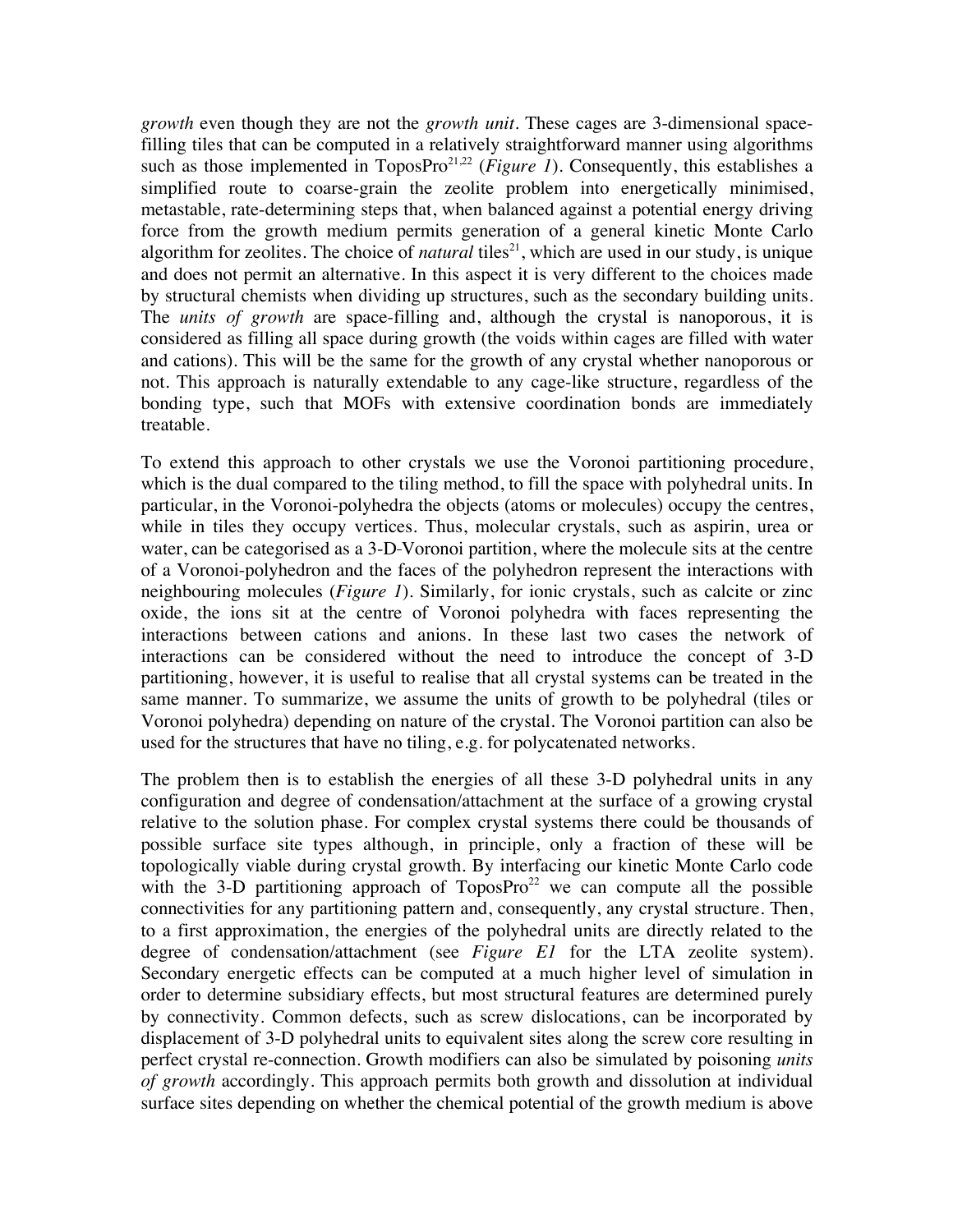or below the energy of that surface site. In this manner, by changing the driving force systematically within the simulation, the equilibrium morphology is found when the rates of growth and dissolution are balanced. Examples for the very important LTA and FAU structures are shown in Figures *E1* and *E2,* respectively, and illustrate how both the habit of the crystal and the much more vulnerable surface topology can be matched with experiment across all crystal faces.

This approach allows the straightforward computation of crystals no matter what degree of complexity exists in the structure. For example, the UOV structure (Figures *2* and *E3*) with a very large unit cell and constructed from 16 tiles in a mixture of open and closed environments is readily treated in an efficient manner. For such a system, even using the same energy penalty for every tile vertex gives both a crystal habit and surface topology very similar to that observed experimentally. This computation yields the terrace structure that also includes the nature of the surface termination which, for nanoporous materials, is the gateway to the internal porosity. This approach also demonstrates how framework crystals such as NES (*Figure E4*) have great difficulty circumventing large cages that will necessarily represent large energy barriers. The resulting crystals are very thin plates and any modification to this morphology would require careful attention to the stabilising of this large cage through templating.

The MFI zeolite framework type, which is one of the most important industrial catalysts known as ZSM-5, reveals not only the surface structure but also the internal structure of the crystals. Within the bulk of the crystal, tiles remain incomplete – in other words they possess dangling silanol groups – consistent with the plethora of internal silanols that is well-established for ZSM-5. The interesting discovery is that, because the growth mechanism on different faces of the crystal is necessarily different, the silanols are confined to zones of different density within the crystal (Figures *2* and *E5*). This mimics almost exactly the optical microscopy images that show identical zoning and has been a source of debate for many years<sup>23</sup>. Similarly, in ETS-10 which displays rod growth (*Figure E6*) rather than layer growth the incompleteness of the rods results in internal defects that congregate in a zone from the (001) facets to the centre of the crystal just as observed experimentally by Raman microscopy<sup>24</sup>. Our kinetic 3-D partitioning model shows that a straightforward growth mechanism can explain these optical phenomena without the need to resort to complex arguments related to twinning of the crystals. Common defect structures, such as screw dislocations, are able not only to replicate the spiral topology, such as in CHA and LTA (Figures *E7* and *E1* respectively), but also indicate the relative growth rates of the screw in relation to the layer growth. Complex interleaving of screw formation owing to fast and slow growth directions, such as seen in the AEI system (*Figure E8*), can be faithfully reproduced. Also, the direction of the screw core can be interrogated according to the multiplicity of the spiral growth emanating at the crystal surface, such as in the metal organic HKUST-1 (*Figure E9, left*). Indeed, MOFs are as readily treated using this approach either as cage (partitioned) structures as in HKUST-1 or as molecular crystals as shown for MOF-5 (*Figure E9, right*). In the latter case it is necessary also to consider the solvent as an important element in the crystal growth since without this it is impossible to replicate the observed crystal habit and surface topology. This is a good example of a multicomponent crystal and demonstrates the power of this approach to this important general class of materials.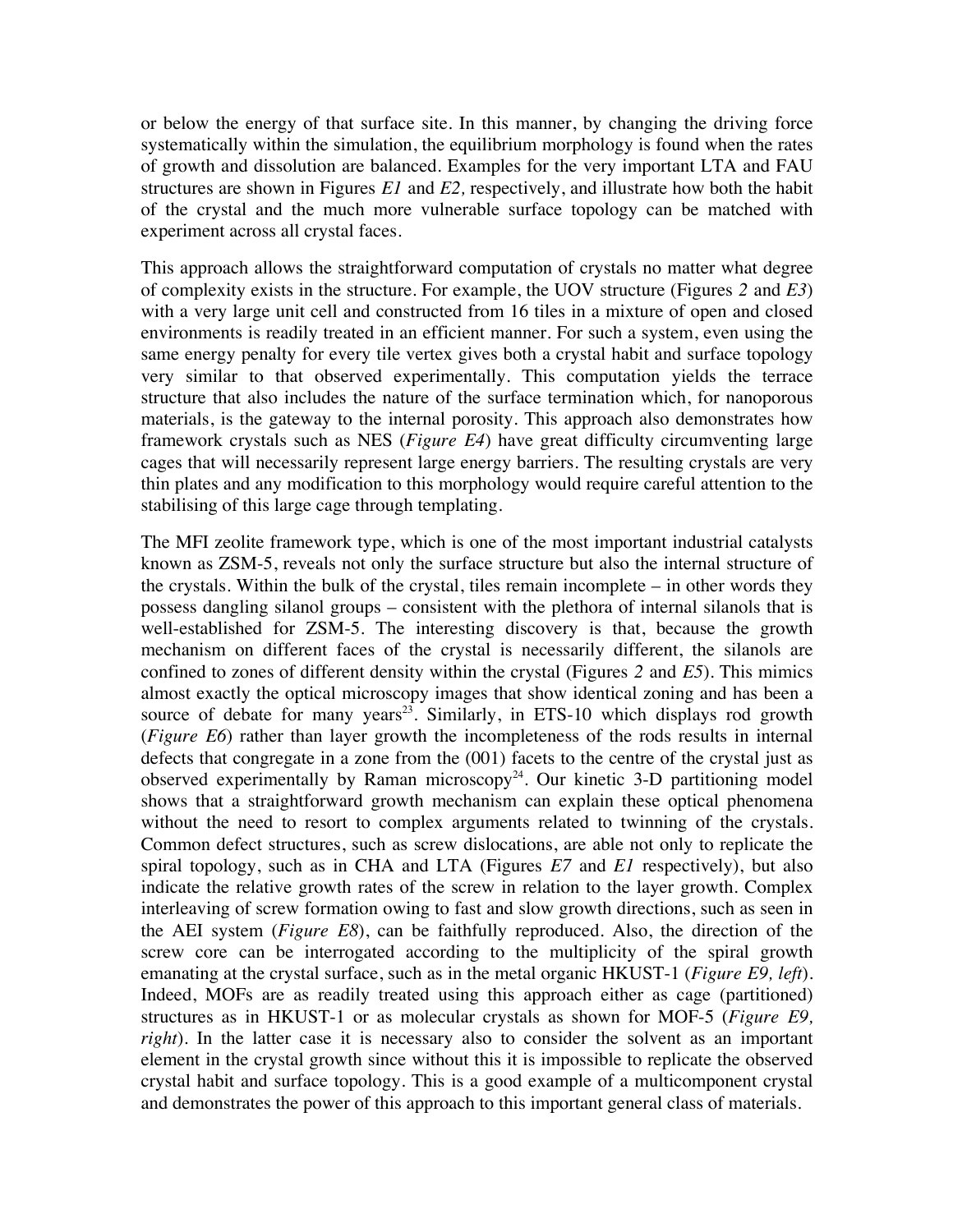Both molecular crystals and ionic crystals (Figures *3* and *4* respectively) are amenable to this treatment and for calcite the values of crystallisation energies are in broad agreement with those calculated using a combination of interatomic potentials and a continuum solvent model (see methods section). For the L-cystine system it has been shown<sup>29,30</sup> that growth on the <001> face proceeds predominantly via screw dislocations. When this is augmented with the  $6<sub>1</sub>$  screw axis of the crystal structure and highly anisotropic rates of crystal growth a complex pin-wheel surface topology is generated. Our simulations are able to faithfully reproduce all these growth features based upon four interaction energies and reveal the importance of the interplay between different growth modes in the complete crystallisation mechanism (Figures *4* and *E10*).

Finally, addition of growth modifiers is also readily achieved (*Figure 4*) where targeting of specific growth sites can be examined in relation to their effect on the growth topology giving similar results to those observed experimentally<sup>25</sup>. The power of this approach is in the general applicability across crystal systems and gives a window of understanding that can then be readily explored through higher-level calculations on each individual system.

- 1. Ostwald, W. Studien über die bildung und umwandlung fester körper. *Z. Phys. Chem.* **22**, 289-330 (1897).
- 2. M. Volmer, M. Kinetics of phase formation (Kinetik der phasenbildung), *Theodor Steinkopf, Dresden and Leipzig*, (1939).
- 3. Stranski, I.N. Zur Theorie des kristallwachstums. *Z. Phys. Chem*. **136**, 259-278 (1928).
- 4. Kossel, W. Zur energetik von oberflächenvorgängen nachrichten der gesselschaft der wissenschaften Göttingen. *Mathematisch-Physikalische Klasse* **Band 135** (1927).
- 5. Burton, W.K., Cabrera, N. & Frank, F.C. The growth of crystals and the equilibrium structure of their surfaces. *Philosophical Transactions of the Royal Society of London. Series A, Mathematical and Physical Sciences* **243**, 299-358 (1951).
- 6. Hillner, P.E., Gratz, A.J., Manne, S. & Hansma, P.K. Atomic-scale imaging of calcite growth in real-time. *Geology* **20**, 359-362 (1992).
- 7. Land, T.A., DeYoreo, J.J. & Lee, J.D. An in-situ AFM investigation of canavalin crystallization kinetics *Surface Science* **384**, 136-155 (1997).
- 8. Agger, J.R., Pervaiz, N., Cheetham, A.K. & Anderson, M.W. Crystallization in zeolite A studied by atomic force microscopy. *J. Amer. Chem. Soc.* **120**, 10754-10759 (1998).
- 9. Cuppen, H.M., van Veenendaal, E., van Suchtelen, j., van Enckevort, W.J.P. & Vlieg, E. A Monte Carlo study of dislocation growth and etching of crystals. *J. Cryst. Growth* **219**, 165-175 (2000).
- 10. DeYoreo, J.J. *et al.* Rethinking classical crystal growth models through molecular scale insights: consequences of kink-limited kinetics. *Cryst. Growth & Design* **9**, 5135-5144 (2009).
- 11. Brent, R. *et al.* Unstitching the nanoscopic mystery of zeolite crystal formation. *J. Amer. Chem. Soc.* **132**, 13858-13868 (2010).
- 12. Davis, M.E. Ordered porous materials for emerging applications. *Nature* **417**, 813-821 (2002).
- 13. Kinrade, S.D. & Swaddle, T.W. <sup>29</sup>Si NMR studies of aqueous silicate solutions 2: transverse  $^{29}$ Si relaxation and the kinetics and mechanism of silicate polymerisation. *Inorg. Chem.* **27**, 4259-4264 (1988).
- 14. Knight, C.T.G. & Harris, R.K. Silicon-29 nuclear magnetic resonance studies of aqueous silicate solutions 8: spin-lattice relaxation times and mechanisms. *Magn. Reson. Chem.*  24, 872-874 (1986).
- 15. Harris, R.K. & Kimber, B.J. Si NMR as a tool for studying silicones. *Appl. Spectrosc. Re*v*.* **10**, 117-137 (1975).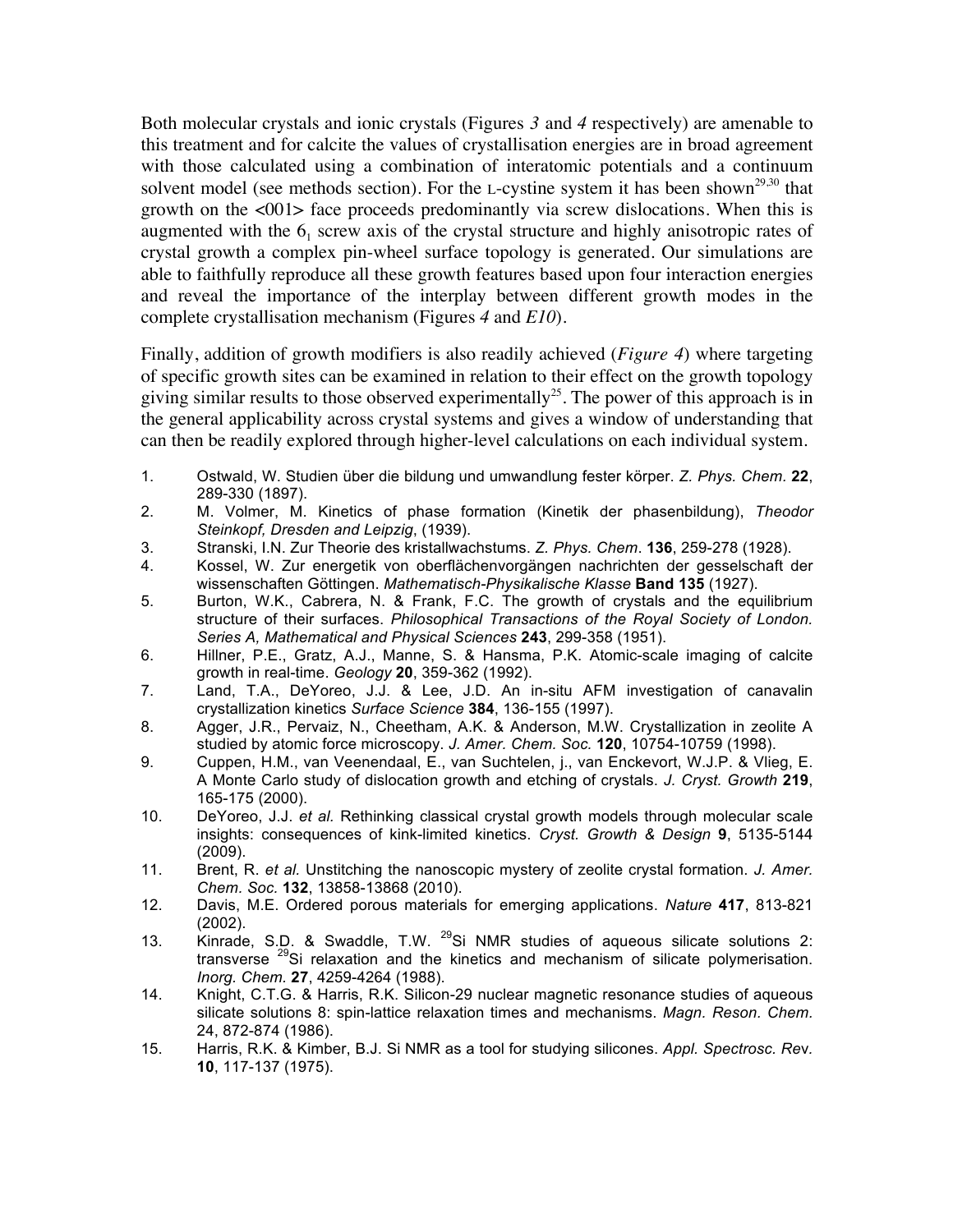- 16. Petry, D.P. *et al.* Connectivity Analysis of the Clear Sol Precursor of Silicalite: Are Nanoparticles Aggregated Oligomers or Silica Particles? *J. Phys. Chem. C* **113**, 20827- 20836 (2009).
- 17. Yaghi, O.M. *et al.* Reticular synthesis and the design of new materials. *Nature* **423**, 705- 714 (2003).
- 18. Ferey G. Hybrid porous solids: past, present, future. *Chem. Soc. Rev.* **37**, 191-214 (2008).
- 19. Kitagawa, S., Kitaura, R. & Noro, S. Functional porous coordination polymers. *Angew. Chem. – Int. Ed.* **43**, 2334-2375 (2004).
- 20. Boerrigter, S.X.M. *et al.* MONTY: Monte Carlo Crystal Growth on Any Crystal Structure in Any Crystallographic Orientation; Application to Fats. *J. Phys. Chem. A* **108**, 5894-5902 (2004).
- 21. Blatov, V.A., Delgado-Friedrichs, O., O'Keeffe, M., Proserpio, D. M. Three-periodic nets and tilings: natural tilings for nets. *Acta Cryst.* **A63**, 418-425 (2007).
- 22. Blatov, V.A., Shevchenko, A.P. & Proserpio, D.M. Applied Topological Analysis of Crystal Structures with the Program Package ToposPro. *Cryst. Growth and Design* **14**, 3576- 3586 (2014).
- 23. Roeffaers, M.B.J. *et al.* Morphology of large MFI crystals unravelled by fluorescence microscopy. *J. Amer. Che. Soc.* **130**, 5763-5772 (2008).
- 24. Jeong, N.C., Lim, H., Cheong, H. & Yoon, K.B. Distribution pattern of length, length uniformity, and density of TiO32- quantum wires in an ETS-10 crystal revealed by laserscanning confocalpolarized micro-Raman spectroscopy. *Angew. Chem. Int. Ed.* **50**, 8697- 8701 (2011).
- 25. Teng, H.H., Dove, P.M. & DeYoreo, J.J. Reversed calcite morphologies induced by microscopic growth kinetics: insight into biomineralisation. *Geochim. Cosmochim. Acta* **63**, 2507-2512 (1999).
- 26. Pokrovski, G.S., Schott, J., Salvi, S., Gout, R. & Kubicki, J.D. Structure and stability of aluminum-silica complexes in neutral to basic solutions. Experimental study and molecular orbital calculations. *Miner. Mag.* **62A**, 1194-1195 (1998).
- 27. Tagirov, B., Schott, J., Harrichoury, J-C. & Escalier, J. Experimental study of the stability of aluminate-borate complexes in hydrothermal solutions. *Geochim. Cosmochim. Acta* **68**, 1333-1345 (2004).
- 28. Walker, A.M., Slater, B., Gale, J.D. & Wright, K. Predicting the structure of screw dislocations in nanoporous materials. *Nature Materials* **3**, 715-720 (2004).
- 29. Shtukenberg, A.G. *et al.* Dislocation-actuated growth and inhibition of hexagonal L-cystine crystallization at the molecular level. *Cryst. Growth Des.* **15**, 921-934 (2015).
- 30. Rimer, J.D. *et al.* Crystal growth inhibitors for the prevention of L-cystine kidney stones through molecular design. *Science* **330**, 337-341 (2010).
- 31. Carta, R. & Tola, G. Solubilities of L-cystine, L-tyrosine, L-leucine, and glycine in aqueous solutions at various pHs and NaCl concentrations. *J. Chem. Eng. Data* **41**, 414-417 (1996).
- 32. Klamt, A. & Schüürmann, G. COSMO A new approach to dielectric screening in solvents with explicit expressions for the screening energy and its gradient. *J. Chem. Soc. Perkin Trans. 2* 799–805 (1993).
- 33. Raiteri, P., Demichelis, R. & Gale, J.D. A thermodynamically consistent force field for molecular dynamics simulations of alkaline-earth carbonates and their aqueous speciation. *J. Phys. Chem. C*, **119**, 24447-24458 (2015).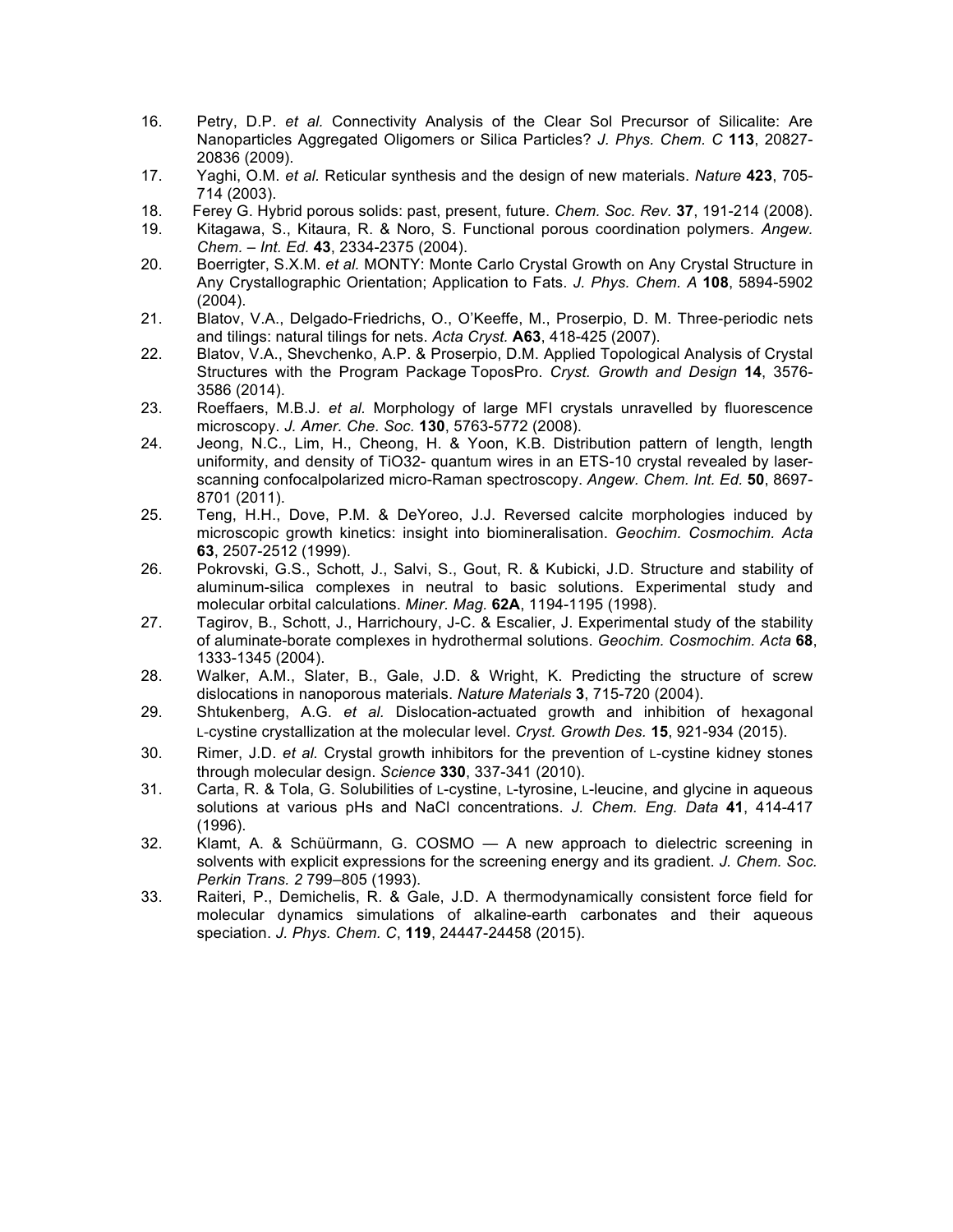**Acknowledgements**: V.A.B. is grateful to the Russian Science Foundation (Grant No. 16-13-10158) for support.

The Research Council of Norway, through the project Catlife, "Catalyst transformation and lifetimes by in-situ techniques and modelling", P#233848, is acknowledged for financial support.

A.R.H is grateful for part funding from EPSRC through a CASE award.

J.D.G. thanks the Australian Research Council for support through the Discovery Programme, and the Pawsey Supercomputing Centre and National Computational Infrastructure for provision of computing resources.

The authors would also like to acknowledge the Leverhulme Trust and the Royal Society for their financial support.

#### **Author Contributions**

**MWA** conceived ideas and wrote *CrystalGrower* growth code and performed simulations, **JTG** wrote early version growth and visualisation code and performed simulations, **ARH** wrote *CrystalGrower* visualisation code and performed simulations, **NF** and **PC** recorded AFM images, **MPA** coordinated MOF work, **VAB** modified TOPOSPro code to interface with *CrystalGrower*, **DMP** developed ideas to integrate tiling methodology, **DA** and **BA** funded **ARH** and contributed to crystal growth mechanism discussions, **JDG** computed energetics for the calcite and L-cystine systems.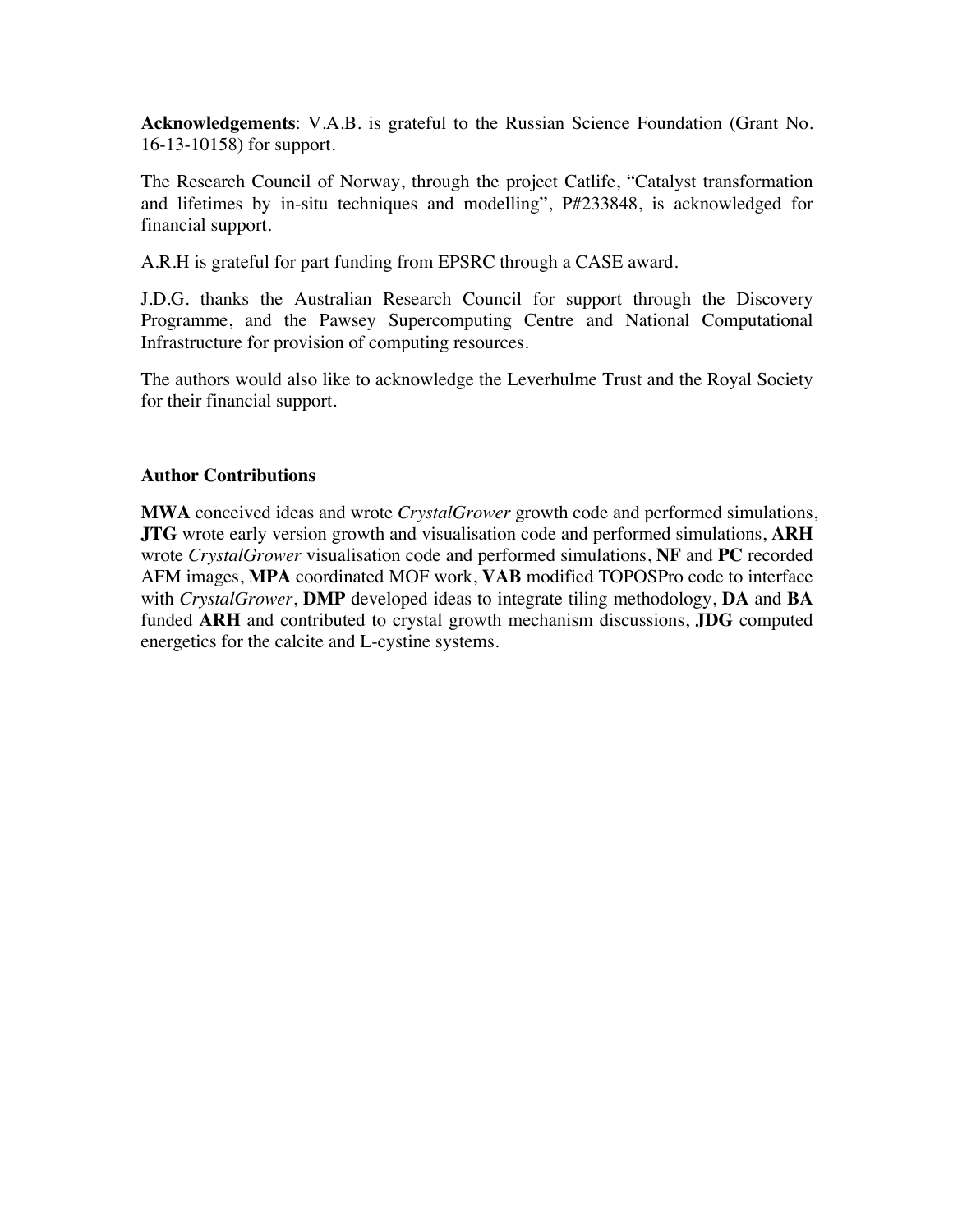### **MAIN FIGURE LEGENDS**

**Figure 1 | Demonstration of the tiling and Voronoi-polyhedra partitioning methods.** Top sequence shows the chabazite structure (CHA) which is composed of two cages (tiles), the double six ring (pink) and chabazite cage (green). Both these tiles consist entirely of  $Q<sup>3</sup>$  tetrahedra and are considered as closed cages. As the crystal grows, shown in the middle, the cages condense and  $Q^3$  is converted into  $Q^4$ , right image, thereby stabilising the cage relative to the solution phase. The middle sequence shows the complex UOV structure that consists of 16 tiles (see *Figure E3*). One of these tiles is shown that consists of both  $Q^3$  and  $Q^2$  vertices and is therefore considered as an open tile. Condensation again results in stabilisation of these tiles relative to the solution phase. The lower image shows a tile representation for the molecular crystal urea. On the left is the initial Voronoi construction with 14 urea neighbours surrounding the central molecule. Four of these interactions are very weak and can be neglected leaving the ten interactions on the right represented by the black lines. Each interaction passes through the face of the ten-sided tile.

**Figure 2 | Collection of images presenting the results of simulations run on a variety of framework types.** LTA, zeolite A, consists of three closed cages (tiles) and the experimental morphology can be achieved by adjusting the energy of these tiles independently relative to solution (see *Figure E1* and Supplementary Movie 1). MFI, (also known as ZSM-5 or silicalite) is a complex structure consisting of 10, all open, tiles. The morphology and topology can be simulated very well using different energy penalties for large and small tiles respectively. Interrogation of the internal structure of the crystal reveals an hour-glass structure similar to that observed experimentally by optical microscopy. This is a result of incomplete tiles having silanol groups known to be present in the ZSM-5 structure (see *Figure E5* and Supplementary Movie 4). ETS-10 is an octahedral/tetrahedral nanoporous framework structure that consists of titanate rods that are stacked layer by layer in an orthogonal arrangement. Viewed down the [001] axis as seen here the rod growth nature of the crystal is immediately apparent and leads to the incorporation of defects (see *Figure E6* and Supplementary Movie 5). UOV is one of the most complex zeolite structures with a very large unit cell and 16 tiles, both open and closed. The present methodology is able to efficiently grow such a complex structure with both surface topography and habit matching that observed experimentally. The surface structure is also gleaned from the calculations as well as the nature of partially constructed layers at intermediated metastable steps (see *Figure E3* and Supplementary Movie 3). MOFs can be modelled by two differing methods. First, treating them as multicomponent molecular crystals with metal clusters and organic linkers treated as separate molecules (as in MOF-5 shown above). Second using the same treatment as zeolite frameworks (as seen with HKUST-1 in *Figure E9, left* and Supplementary Movie 6). Again the crystal habit and surface topography match that observed experimentally with different crystallisation conditions (further examples are shown for MOF-5 in *Figure E9*, right).

**Figure 3 | Simulations of an ionic crystal (calcite) and a molecular crystal (urea).** Simulations of calcite and urea, demonstrating the universality of the present approach to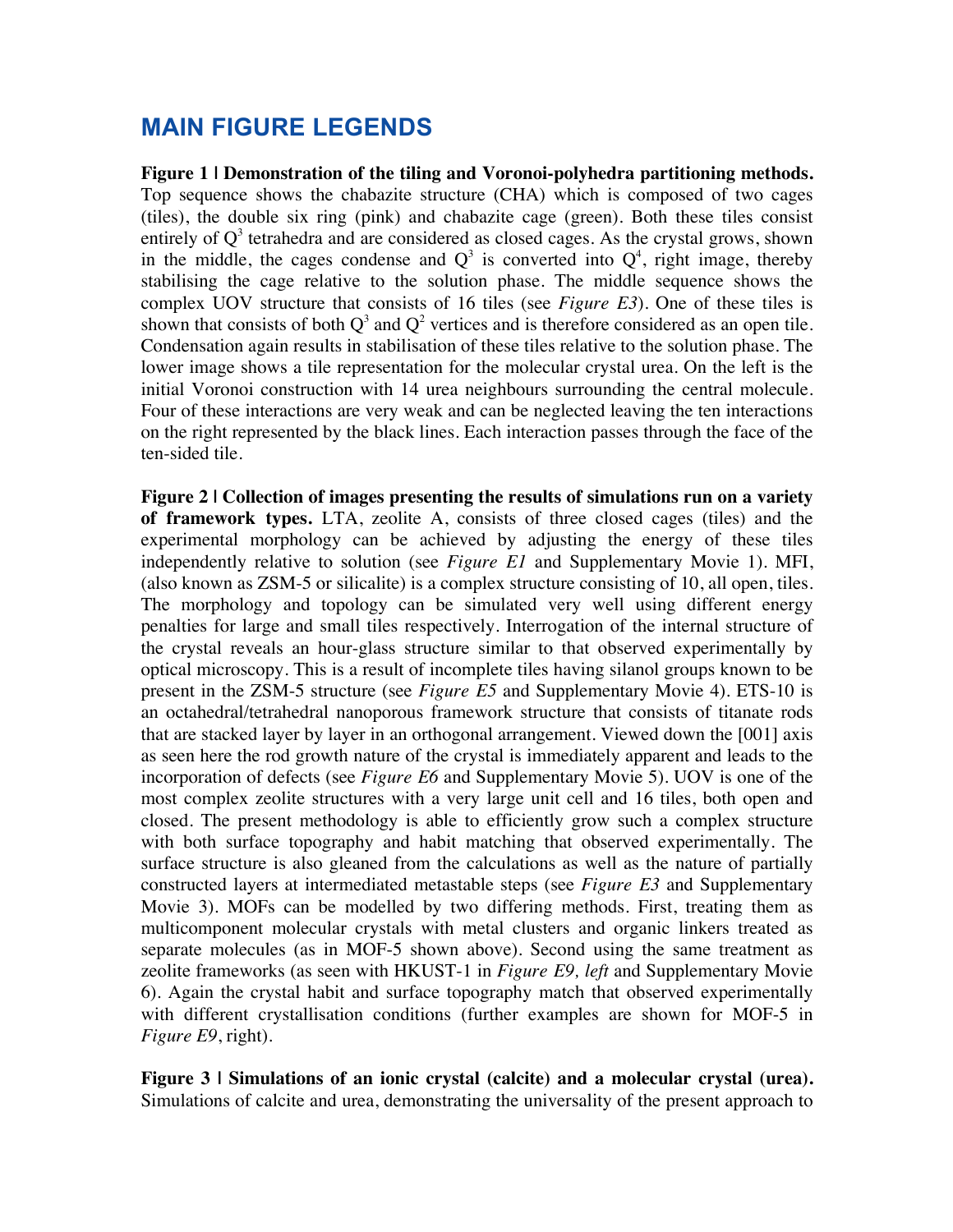different crystal classes. All simulations are shown under equilibrium conditions. For calcite the reaction energy for the conversion of solubilised ions to the crystal per coordination to the crystal is set at 5, 10 and 15 kcal/mol. Calculation shows that the value lies between 10 and 15 kcal/mol and the crystal habit and surface topography of these two crystal simulations match experiment closely. At 5 kcal/mol the terrace edges are much more rounded than observed experimentally. The major difference between 10 and 15 kcal/mol is the terrace density that can also be used as a distinguishing factor. For urea three different reaction energies are used depending primarily upon the strength of interaction in the urea crystal (discussed in methods section). The large {110} faces are flat and dominated by terraces elongated in the c-direction. The smaller pseudo-{111} faces are rough and generated in large part by dissolution when the supersaturation is close to equilibrium.

**Figure 4 | Images demonstrating the results of incorporating screw dislocations in growing LTA, L-cystine and calcite crystals.** Screw dislocations may be computed using the present methodology for any crystal system along any crystal direction. This method operates according only to topology and does not account for the energy of the crystal at the screw core. Nonetheless, it allows all possible topologically permitted structures to be tested for growth morphology – energy considerations can be determined separately. Upper left images show simulations of LTA structure with and without a screw dislocation running along [100] through the crystal. Immediately apparent is a lengthening of the crystal along the [100] direction owing to the greater ease for growth at the spiral growth front. This demonstrates how to determine the relative growth rates of layer-by-layer growth versus spiral growth. Upper right image shows pin-wheel crystal growth formation in the L-cystine system caused by the  $6<sub>1</sub>$  screw axis with hexagonal terraces consisting of six individual L-cystine layers forming a step bunch circumscribed by the slow growth directions. Progression of the step bunches and single steps is the result of a complex interplay between attachment at single step edges, step bunches and surface sites that can be seen in Supplementary Movie 7. The lower sequence shows screw dislocations in calcite. Left image shows a single screw dislocation with screw core along [100]. Such a dislocation emanates on two adjacent {104} crystal faces. Calcite is also known to exhibit double screw dislocations and the middle image shows a double Burgers vector screw along [-2/3,2/3,1/6] which has the smallest displacement possible for such a double screw. The right image shows the effect of selective poisoning at twocoordinate sites along terrace edges that has the effect to produce rounding of terrace features.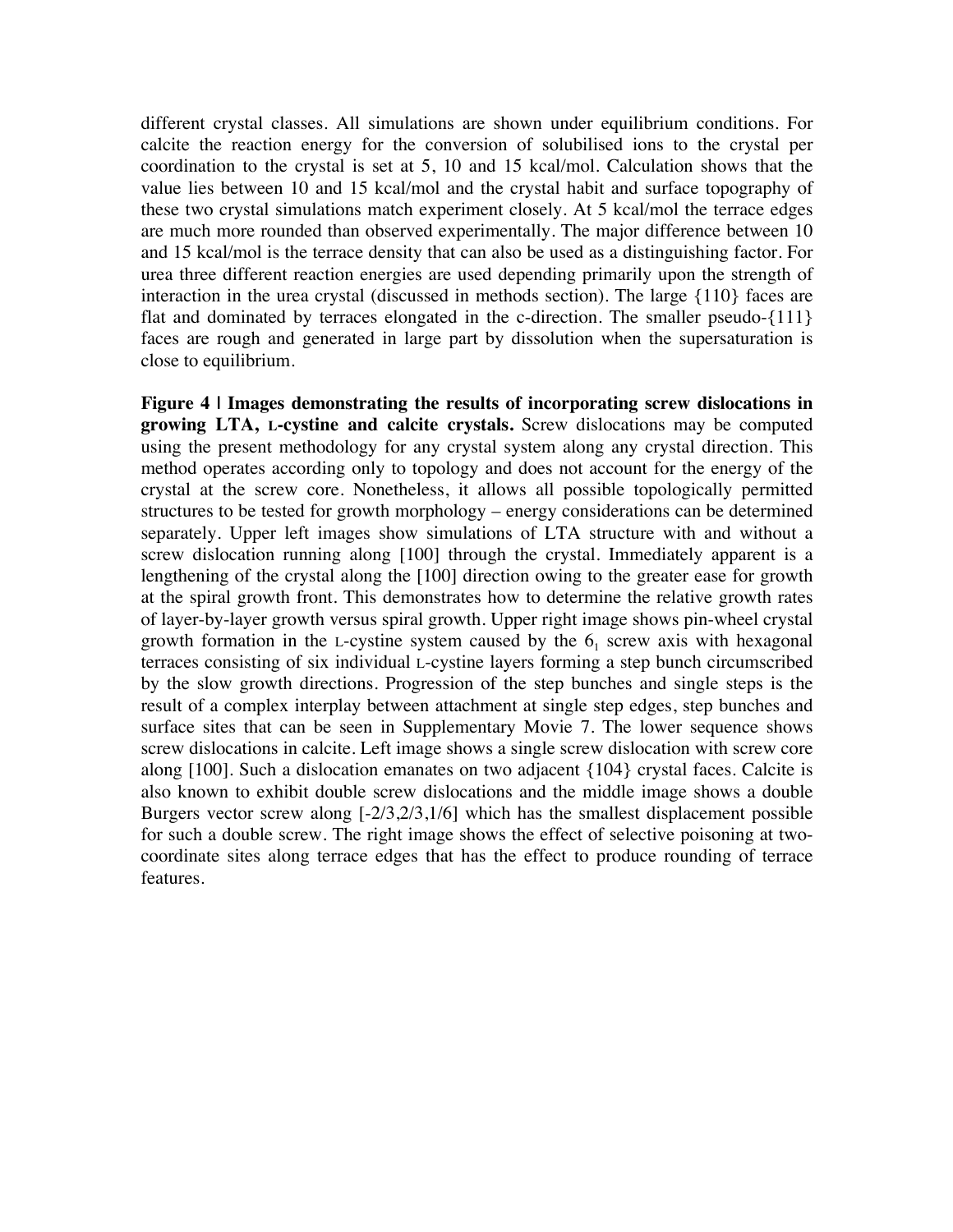## **METHODS**

*CrystalGrower* **growth code.** The *CrystalGrower* growth code is written in Fortran 95. Input polyhedral units (tiles or Voronoi polyhedra) and their connectivities (partitioning) are provided via an interface with ToposPro<sup>22</sup>. ToposPro builds natural tiling or Voronoi partition in accordance with strict and unambiguous algorithms<sup>21,22</sup>. As a result, all the information for a given polyhedral unit in terms of the initial vertex condensation is provided for *CrystalGrower*. Polyhedral units neighbouring through faces are identified as these are considered as possible growth sites. Polyhedral units neighbouring through edges or vertices are considered too unstable to act as sensible rate-determining *units of growth*. Further information that can be subsequently utilised to determine the consequences of condensation of polyhedral units on vertex condensation is also provided. All information is provided in *P1* symmetry in the primitive unit cell. The low symmetry is necessary as crystal symmetry is broken at the crystal surface and the primitive cell is used in order to ensure the most efficient calculation. By equating the crystal network to a network of polyhedral units also provides an effective route for enumeration of screw dislocations. These are computed through cutting the network of polyhedral units by a plane up to the screw core followed by translation of all polyhedral units on one side of the plane along the screw direction to an equivalent position followed by reconnection. This results in a new, fully connected, network with no dangling bonds. Adjacency matrices for polyhedral units are computed for the screw as well as the perfect structure such that look-up tables can be generated in order to maintain efficient crystalgrowth computation even in the presence of such dislocations. The algorithm is completely generic and permits screw dislocations to be generated for any structure in any direction. The energetics of the screw dislocations are not determined and only some will be energetically feasible. *CrystalGrower* treats the problem simply as a network but the stability of screw dislocation structures could be tested by energy minimisation methods separately $^{28}$ .

The key to the program lies in efficient identification of all possible site types for growth and this is done once upon initiation for both the perfect structure and any screw dislocations. These site types are not re-computed at each growth/dissolution iteration when an efficient algorithm permits identification of site-type changes as the crystal is modified. Probabilities for growth and dissolution are computed at each iteration as the number of each site type changes as well as the driving potential,  $\Delta \mu$ . The value of  $\Delta \mu$ can be varied according to a number of protocols; however, most importantly it can be allowed to proceed asymptotically towards the equilibrium value  $\Delta \mu_e$  by lowering  $\Delta \mu$  for growth and raising  $\Delta \mu$  for dissolution. When  $\Delta \mu_e$  is found this reduces the unknowns to be determined.

The code allows the energy ladders of  $\Delta U_s$  values to be determined independently for each tile (*Figure E1*) and different weightings can be applied to different  $Q<sup>n</sup>$  values. The code further permits the poisoning of sites in order to simulate the addition of growth modifiers. Also, effects of chemical ordering on  $\Delta U_s$  values within the lattice (e.g. Zn/P ordering in framework zinc phosphates or Si/Al ordering in high alumina zeolites) can be computed.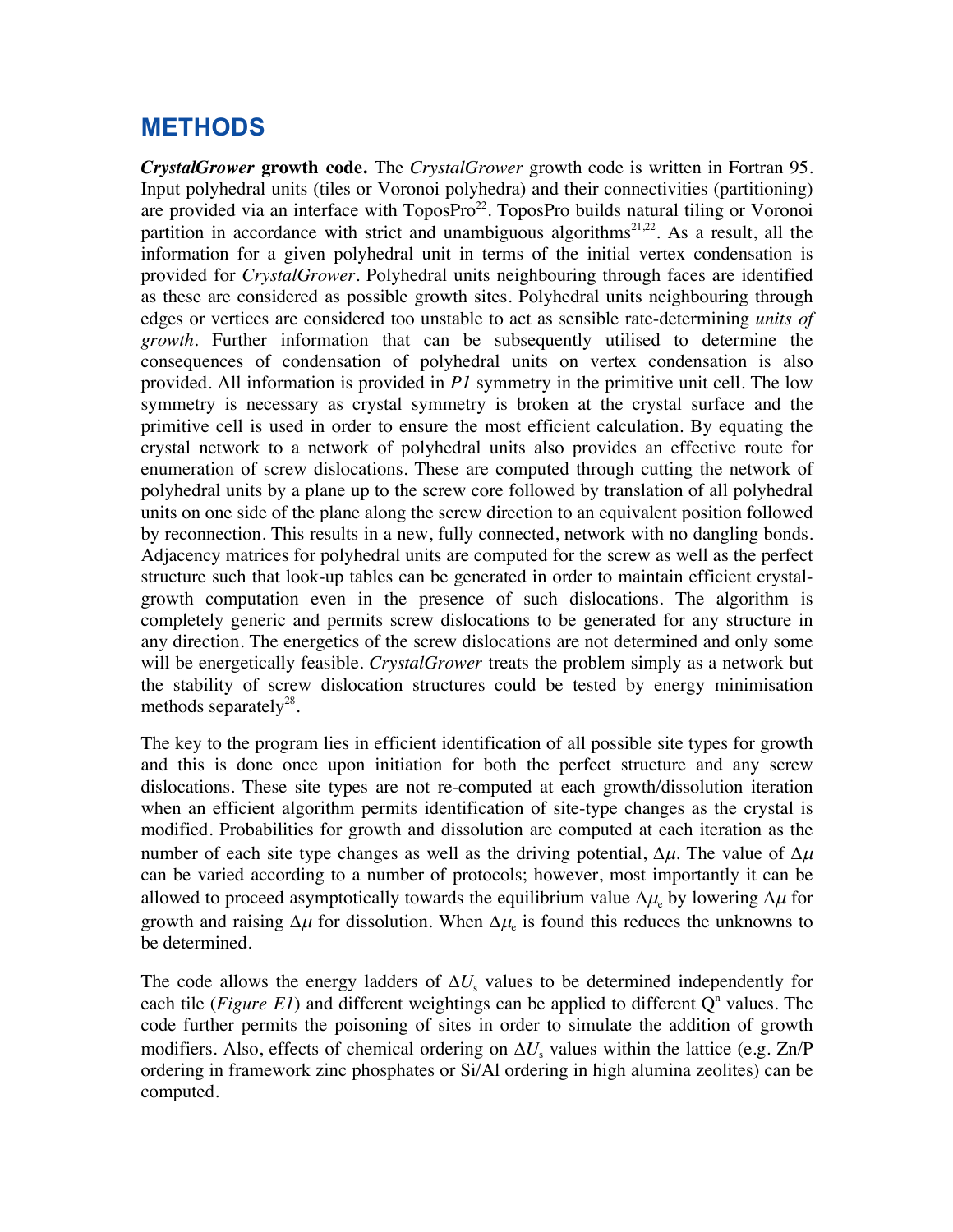In order to treat molecular crystals or ionic crystals site types are determined according to Voronoi polyhedron neighbour count rather than tile vertex  $Q<sup>n</sup>$  count. The philosophy is that the molecule or ion sits within a Voronoi polyhedron built for its centre of mass and the faces of the polyhedron represent the interactions with neighbours. Each face (or neighbour) can be given a weighting to represent its contribution to the  $\Delta U_s$  values. All other computation is identical to that for framework crystals and screw dislocations and growth modifiers may be added accordingly.

**Growth model and adaptation to nanoporous materials through 3D-tiling.** The growth model is adapted from that described by Boerrigter et al.<sup>20</sup> whereby if *units of growth* can be identified then the probability for growth relative to the probability of dissolution depends only upon the stabilisation gained by transferring that *unit of growth* from solution to the crystal. As the crystal grows there will be many sites, *s,* at which the *unit of growth* may attach and each of these sites will have its own stabilisation energy,  $\Delta U_s$ . The solution is only considered to act as a driving force with a chemical potential,  $\Delta \mu$ , without regard for speciation in solution. At equilibrium that driving force will be such that the rate of growth and the rate of dissolution is equal. There are three principal approximations in the previous work: $20$  (i) that the processes of growth and dissolution are thermodynamically reversible; (ii) that upon attachment of a *unit of growth* to the crystal the energy lost through desolvation is proportional to the energy gained through crystal attachment; (iii) the entropy change of the growth unit is the same regardless of site type. The probabilities for growth,  $P_s^{\text{growth}}$ , and dissolution,  $P_s^{\text{dissolution}}$ , are then given by equations 1 and 2, where the factor 0.5 indicates no preference for growth versus dissolution.

$$
P_s^{growth} = \exp\left(-0.5\left(\frac{\Delta U_s}{kT}\right) + 0.5\left(\frac{\Delta \mu}{kT}\right)\right)
$$
 equation 1  

$$
P_s^{dissolution} = \exp\left(0.5\left(\frac{\Delta U_s}{kT}\right) - 0.5\left(\frac{\Delta \mu}{kT}\right)\right)
$$
 equation 2

ø

ø

è

 $\setminus$ 

è

In the above approach the probabilities of growth and dissolution are given by the thermodynamics of the process based on units of growth. However, these quantities are also appropriate as proxies for rate constants in kinetic Monte Carlo. The justification for this comes from the well-known Bell-Evans-Polanyi principle, as widely employed in the field of catalysis. For a series of closely related chemical processes that have similar transition states, the relative rates are approximately determined by a factor that just depends on the difference in thermodynamics for the corresponding reactions. Providing a material is relatively homogeneous, the different pathways for addition of a unit of growth will be rather similar and likely to have common features to their transition states (e.g. desolvation of the solution species and surface attachment point). Therefore we argue that the Bell-Evans-Polanyi principle should be equally as valid for crystallisation processes as for catalysis. Given this, the probabilities of growth vs dissolution will determine the relative kinetics of crystal growth to within a time constant.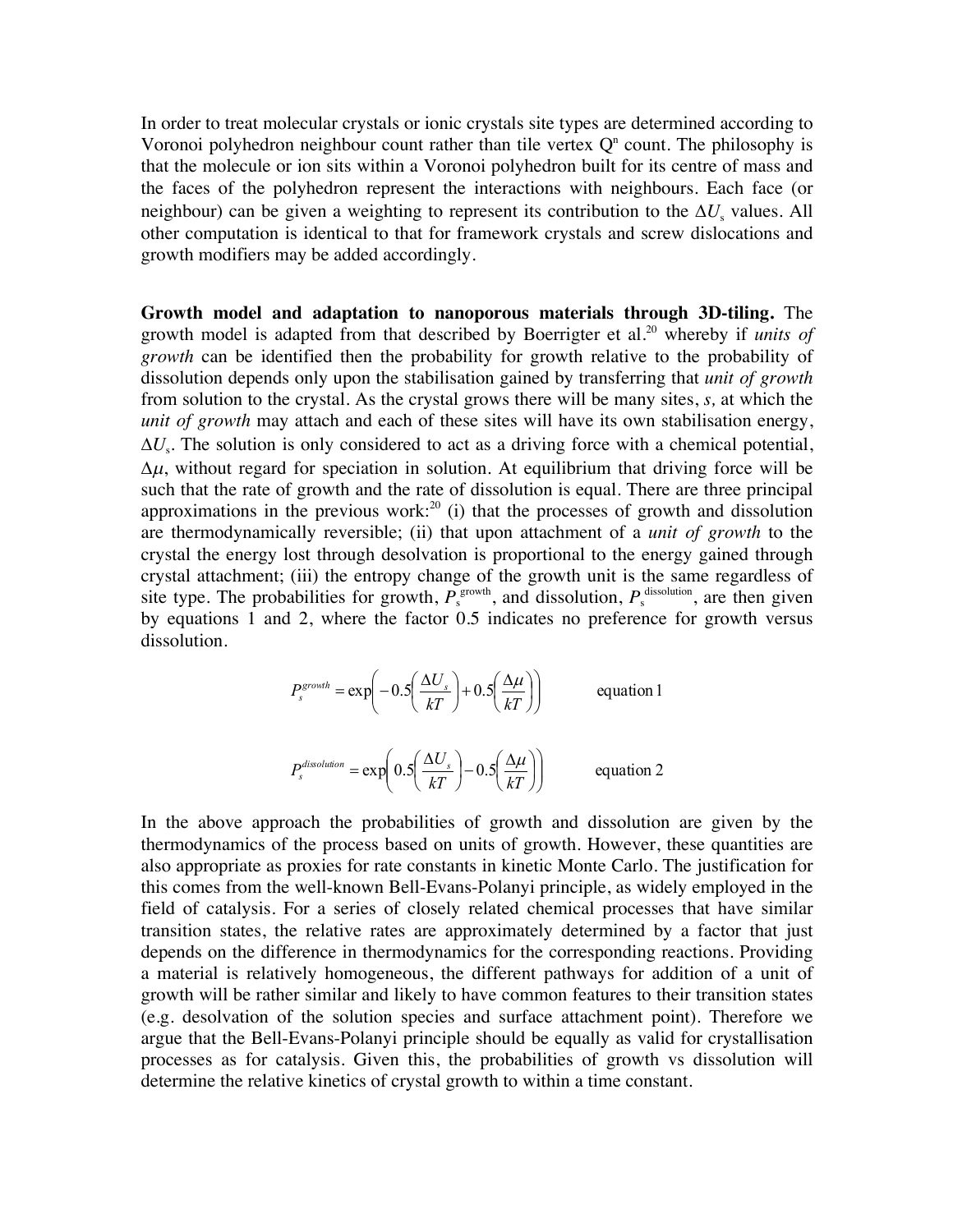The two principal problems when considering framework crystals such as zeolites or MOFs is to (i) identify the units of growth and (ii) determine in a simple manner the stabilisation energies associated with these units of growth. The *units of growth* must be distinguished from the *growth units*. The latter requires full knowledge of the mechanism of growth and the speciation within the solution. The former, *unit of growth*, is just a suitable coarse-graining of the problem into rate-determining steps that, for nanoporous materials, are the metastable closed cage structures. This coarse-graining must be both sensible in terms of metastability, small enough to capture the essential growth features but large enough in order to ensure efficiency of calculation. This final provision can be illustrated by reference to MOFs where the crystal could be grown as a molecular crystal based upon metal clusters, organic linkers and solvent but it can also be grown as closed cages that are known to be metastable.

Closed cages are readily determined using the approach of 3D-tiling achieved by the ToposPro code<sup>22</sup> which computes natural tiles<sup>21</sup>. For the **299** zeolite frameworks studied, this accounts for **54** (less than one quarter) of all the structure codes that are constructed entirely from closed cages / tiles made up of  $Q<sup>3</sup>$  tetrahedral atoms. The remaining 175 structure codes are constructed from tiles that include some  $Q<sup>2</sup>$  tetrahedral atoms (socalled "open cages/tiles"). Of these **175** frameworks, **120** are composed entirely of open tiles, and **55** include a mixture of open and closed tiles. Nonetheless, these tile types meet both criteria in terms of both metastability and size. Any tiling, other than the natural tiling, will just be a summation of natural tiles and therefore in a crystal growth model will just decrease the resolution of the coarse-graining unnecessarily. These larger tiles will themselves be created as the crystal grows. The natural tiles also automatically select tiles that are all Q<sup>3</sup> initially followed by tiles with both Q<sup>3</sup> and Q<sup>2</sup> (no Q<sup>1</sup> or Q<sup>0</sup>) and therefore represent the lowest energy metastable states.

The relative  $\Delta U_s$  values associated with these tiles is then necessary in order to compute probabilities for growth versus probabilities for dissolution. Absolute energies are not required. It is known from experiment<sup>26,27</sup> that the condensation free energy for the reaction;

$$
Al(OH)_4^- + H_4SiO_4^o(aq) \rightleftharpoons [(OH)_3Al - O - Si(OH)_3]^- + H_2O
$$

is -4.2 kcal mol<sup>-1</sup> and so we can expect each condensation of a *unit of growth* to result in this order of magnitude change in relative  $\Delta U_s$  value. So to a first approximation the  $\Delta U_s$ values for a particular tile will form a uniform ladder of energies with spacing on the order of a few kcal mol<sup>-1</sup>. The ladder will range from the tile in its native form consisting of  $Q^3$  and  $Q^2$  units for tetrahedral framework structures to the fully condensed all  $Q^4$  form. Different chemical condensations will necessarily change the energy spacing as will the stabilisation of different cage types through hydration. As a consequence, each cage type can be given a different, independent, energy spacing. The same philosophy can be used for any framework type, whether tetrahedral or not, with the energies just depending upon the degree of condensation of the tile. So, for example, octahedral frameworks, octahedral/tetrahedral or any other combination are readily treated. An example of the ladders of  $\Delta U_s$  values for the simple LTA system is given in *Figure E1*. For complex systems such as UOV with 16 tile types (*Figure E3*), the number of site types is very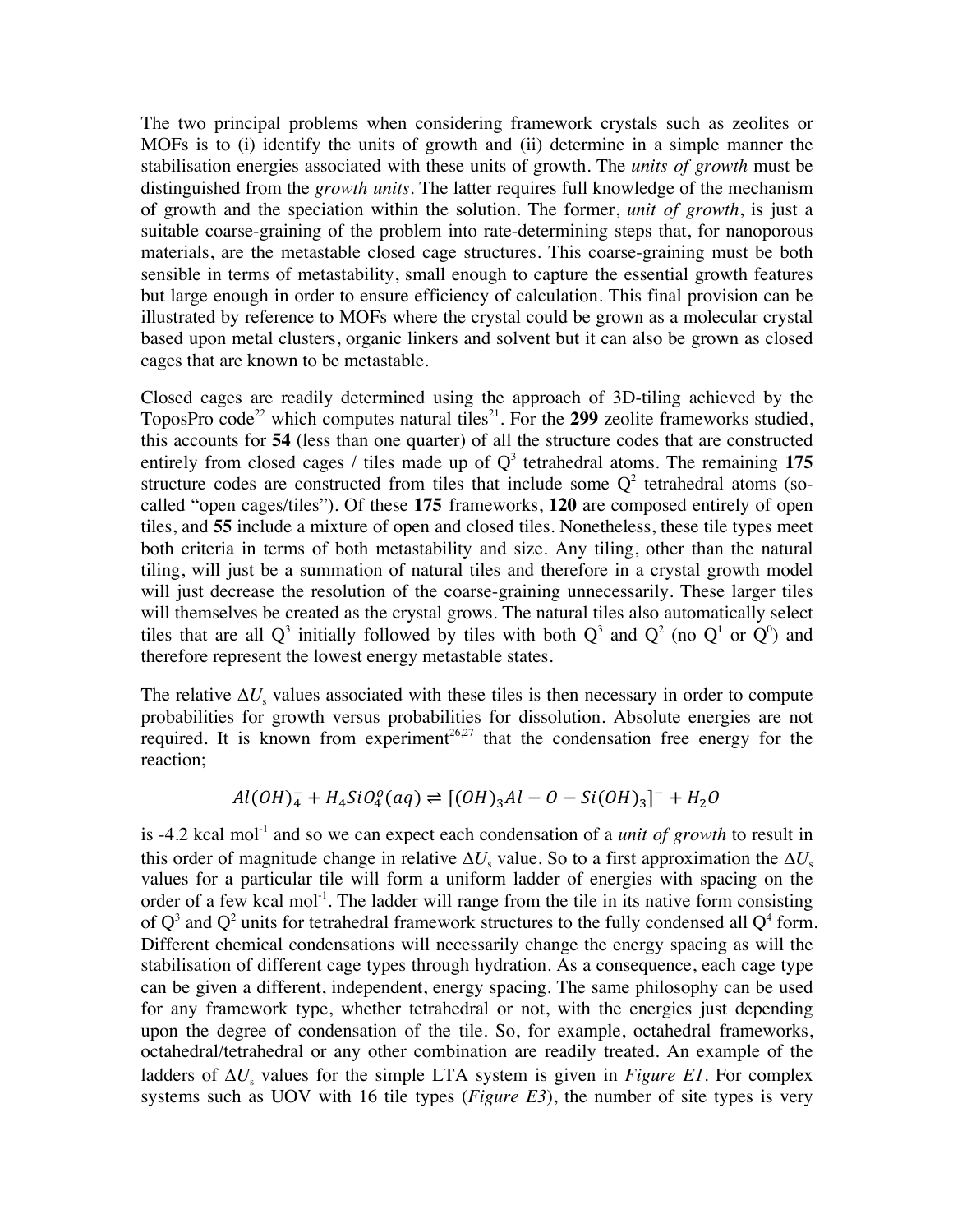large, 1843, although only a fraction of these are actually ever populated, in this case 168. All other tiles required for the calculations on systems in this paper are given in Figures *E1-E10*.

The crystals are seeded by growing the first few units at high supersaturation and then dropping the supersaturation to that of the growing medium. The supersaturation level is easily determined because the simulation can be run to equilibrium (equal growth and dissolution rates) and then the supersaturation set relative to that equilibrium driving chemical potential. The seed is inserted manually as we are just growing one crystal. In the future one could imagine looking at competitive growth of crystals, such as Ostwald ripening, through the inclusion of multiple nuclei.

The goal of this work is to find a generic algorithm that is able to describe all the most important aspects of "classical" crystal growth, readily, across any crystal system. The trigger for this endeavour is that, with the advent of scanning probe techniques – in particular AFM, the number of experimental parameters available for simulation is much larger than when the only parameter was the crystal habit. The question then arises, can a model be derived whereby the number of parameters in the model is less than the experimental observations – i.e. the problem is over-determined. For example, with zeolite A the experimental observables are crystal morphology/aspect ratio, terrace morphology on three different facets under different supersaturation conditions, terrace density, terrace heights. This is on the order of twelve observable parameters to which we are fitting three energy parameters. As a consequence, by performing hundreds of simulations we are able to pinpoint, for this system, with quite a high degree of accuracy the free energies associated with the rate-determining steps in this process. Then consider the UOV system discussed following. There is a similar number of experimental observables, however, the potential number of energy parameters for the model is 16 making the problem underdetermined. So an assumption needs to be made. In this case the assumption we make is that the free energy for condensation of the different cages per  $Si - O - Si$  condensation is the same, thereby reducing the number of parameters from 16 to one. Despite this assumption we obtain a remarkably good fit with experiment. We clearly need to be aware of the assumption we have made and predicate further conclusions with that in mind. However, as the knowledge on the mechanism of crystallisation of UOV was completely non-existent without these simulations the gain in knowledge is substantial despite the assumption made. It should be noted that our approach cannot be used blindly and requires very careful consideration of any system that is studied. Nevertheless, it gives a route to study the basics of crystal growth for any system, quickly, whereby the number of fitting parameters will be on the same order of magnitude or less than the number of experimental variables. Peculiarities for a given system would then need to be layered on top of this approach.

Different polymorphs can be readily treated as they just represent different crystalline networks and therefore a different 3D partitioning of space. For example, the different zeolite structures in their purely siliceous forms are all polymorphs of silica. In terms of predicting competition between polymorphs this is not something that we are currently addressing. Nevertheless, one could envision an extension of our approach if the different structures are put on a relative scale then the probability for nucleation of different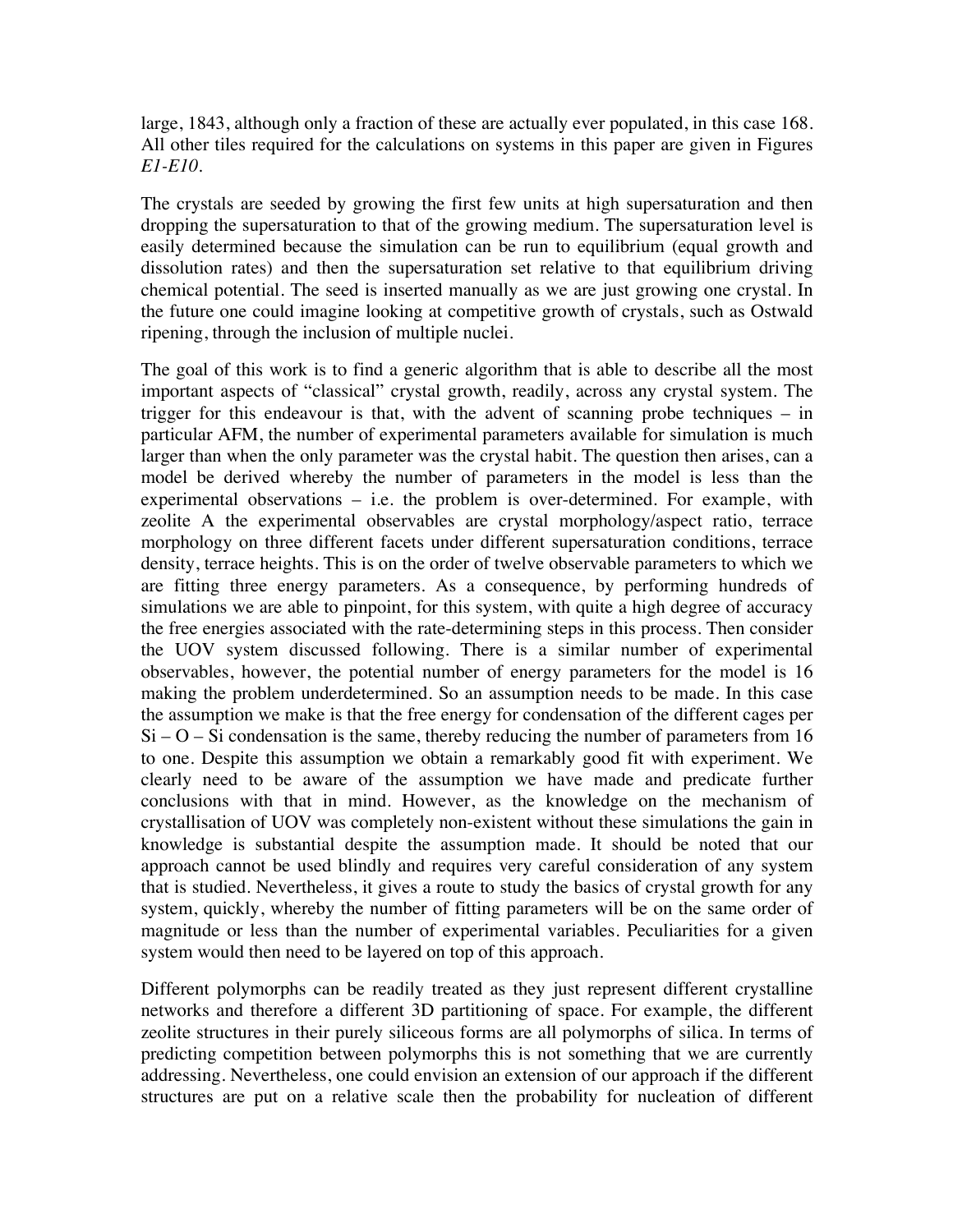polymorphs could be tested. This would not be straightforward because effecting nucleation via Monte Carlo techniques is technically demanding owing to the propensity of the system to be perpetually dissolving.

Defects and stacking faults are clearly of enormous importance and we believe our approach can be extended to include this. However, at this stage we were concentrating on keeping the algorithms both generic and efficient. Defects and intergrowths, by their very nature are system specific and consequently so far we have only considered the omnipresent screw dislocation. The question is whether to add this in the future in a bespoke manner for each system or develop protocols for introduction of some more common intergrowths and defects.

The technique can be used for co-crystals with the modification that the driving force for each component would need to be considered separately, although those driving forces would be linked by the stoichiometry of the growing crystal. In principle any type of interaction can be considered as we are just fitting experimental data. If those interactions are to be computed *ab initio* for subsequent comparison then different types of interaction may pose different levels of complexity.

In the case of the zeolite A system the energy parameters have been refined by performing over one thousand calculations that help to pinpoint the solution (see *Figure E1, g*). What can be seen in this instance is that the crystal features are quite sensitive to these energy parameters (as might be expected). This, consequently, allows the refinement to be quite precise. Precision will vary from system to system depending upon number of experimental variables versus the number of fitting parameters. Similarly, the rigor of the comparison will again depend of what experimental data is available that can be compared. For example, measurement of supersaturation for a molecular crystal may be straightforward but for a zeolite growing from a gel is extremely difficult. Nonetheless, the supersaturation can become a variable that can be addressed by comparing surface nucleation densities. Also, the rigor of the comparison required depends upon the question being asked. For example, if the question is "how can the aspect ratio of a unidimensional nanoporous system be changed so that the pore length is short in order to improve diffusion to a catalytically active centre" – then what is important is "which parameters influence the crystal aspect ratio". For zeolite L that means stabilisation of the large cages, which can be achieved through specific templating. In order to make that determination does not require the specific free energies of condensation to be known to an accuracy of greater than 0.5 kcal/mol. But it is crucial to know the general crystal growth mechanism that our simulation provides. For most materials chemists the trends are the most important thing in order to influence outcome. If the experimental data set is large and the number of fitting parameters small, as is the case for zeolite A, then the free energies of condensation can be determined to an accuracy of about 0.2 kcal/mol.

In order to further test our methodology we have looked at the L-cystine crystal growth system which has been studied extensively by  $AFM<sup>29,30</sup>$  owing to its involvement in the pathogenesis of cystine kidney stones. Previous work was able to record detailed images of the development of complex screw dislocations emanating from the [001] facet and a Hartman-Perdok analysis is able to describe many of the features observed. Similarly using our approach we are able to readily simulate all the main features observed in this system (see *Figure E10*) – including in our case the rounded and fractal features that a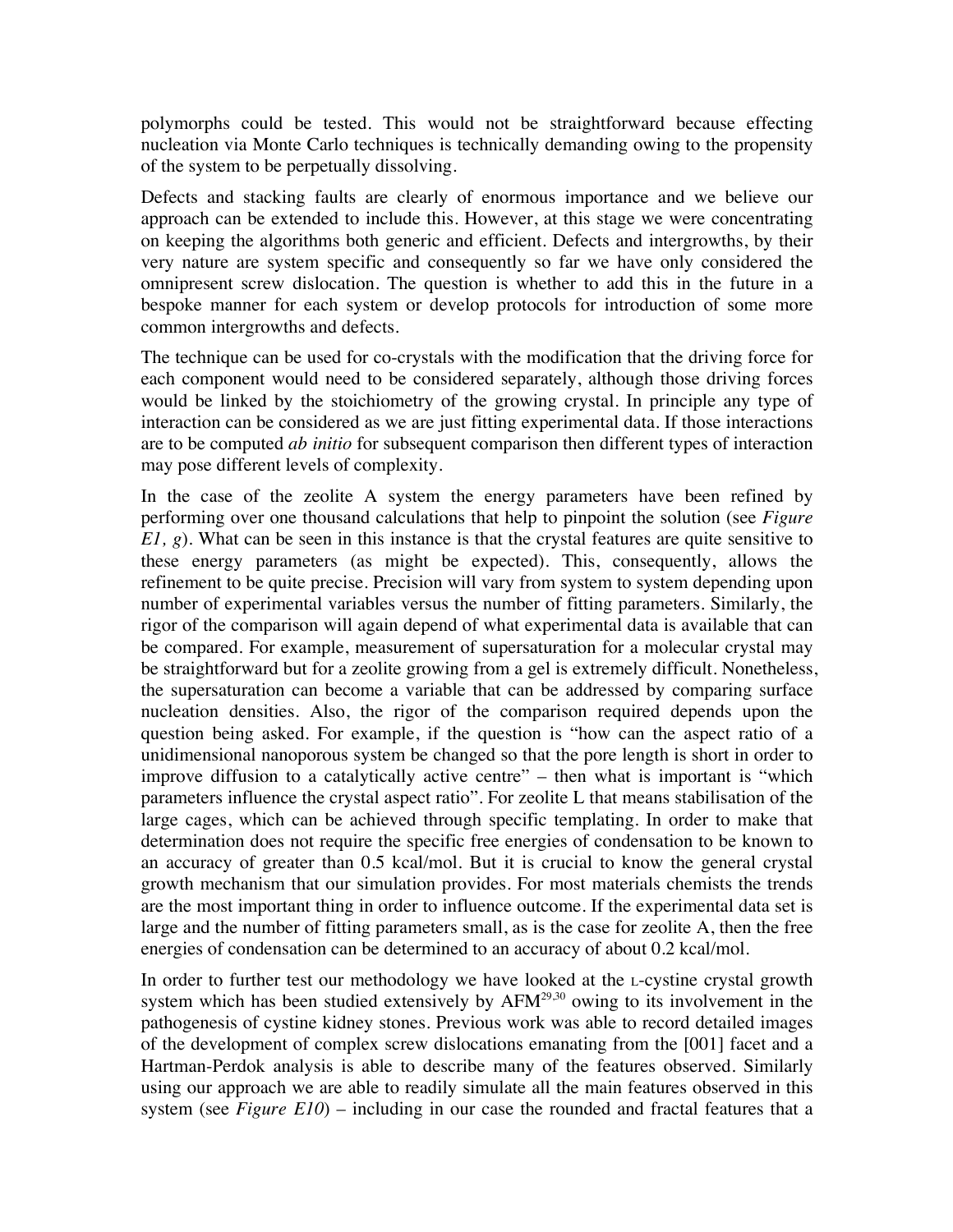Hartman-Perdok analysis will not expose. By doing multiple simulations in a similar manner to than performed for the zeolite A system we are able to refine the free energies of crystallisation of all the principal interactions in this structure. For example, the two slow growth directions (labelled  $A+$  and  $A-$  in reference 29) must be on the order of  $1-2$ kcal/mol different to each other in order to explain the step bunches with height one unit cell in the *c*-direction (*Figure E10, b*). If the difference between these growth energies is removed or reduced the height of the step bunches is only a half unit cell in the *c*direction owing to the symmetry that is repeated every three L-cystine layers. Most interesting, however, from this work is the separation between the step bunches, which changes markedly either with supersaturation or changes in the four binding energies. Reference 29 discusses this step bunch separation at length and invokes lattice strain in order to account for deviations between the separation expected from a Hartman-Perdok analysis and experiment. It is clear from our simulations that the rate of advancement of the slow steps that define the characteristic pin-wheel pattern do not result from binding at this step edge followed by kink growth. Their advancement is precipitated by nucleation and terrace growth on the side of the step bunches (<100> facets) as well as surface nucleation. Because of the strong anisotropy of the binding energy in these crystals, nucleation at a surface <100> site is energetically more favourable than binding at a higher coordination edge site of an individual slow step. Consequently, the rate of growth of both the <100> facets and the slow steps is governed by the same process. In fact, this effect can be seen in Supplementary Movie 1 to reference 30 whereby the slow steps are seen to advance principally as a result of advancement of the step bunches and we reproduce this in our Supplementary Movie 7. Step advancement in the slow growth direction is further enhanced by birth-and-spread nucleation on the <001> facet. For this somewhat complicated system, being able to visualise the crystal growth in three dimensions helped to disentangle these competing processes. The outcome of a reversal of the handedness of screw dislocation is also simulated in *Figure E10, c*. Because the overall advancement of terraces is governed by the crystallography of the material rather than the handedness of the screw dislocation the pattern of growth is remarkably similar, independent of the handedness of the screw dislocation. Indeed far from the screw core it would be impossible to distinguish the handedness of the screw core. However, near the screw core the terrace structure is necessarily quite different and is the distinguishing factor between opposite handedness. Both L-cystine and D-cystine have been simulated (*Figure E10, d*) and, as expected, the presentations of the surface features have obvious opposite handedness. The free energies of binding that we determine directly by simulation of experiment can be compared with the value calculated directly from the experimental solubility of  $L$ -cystine<sup>31</sup>.

**Calcite calculations** Calculation of the energetics for individual growth or dissolution steps were computed using a combination of interatomic potentials and a continuum solvation model. Here the COSMO solvation model<sup>32</sup> was used with atomic radii fitted such that the experimental hydration free energies of calcium and carbonate were reproduced. A modified force field was then developed by refitting the calcium-carbonate interaction of an earlier model<sup>33</sup>, such that the energy difference between calcite and the ions in aqueous solution was consistent with the experimental solubility. Starting from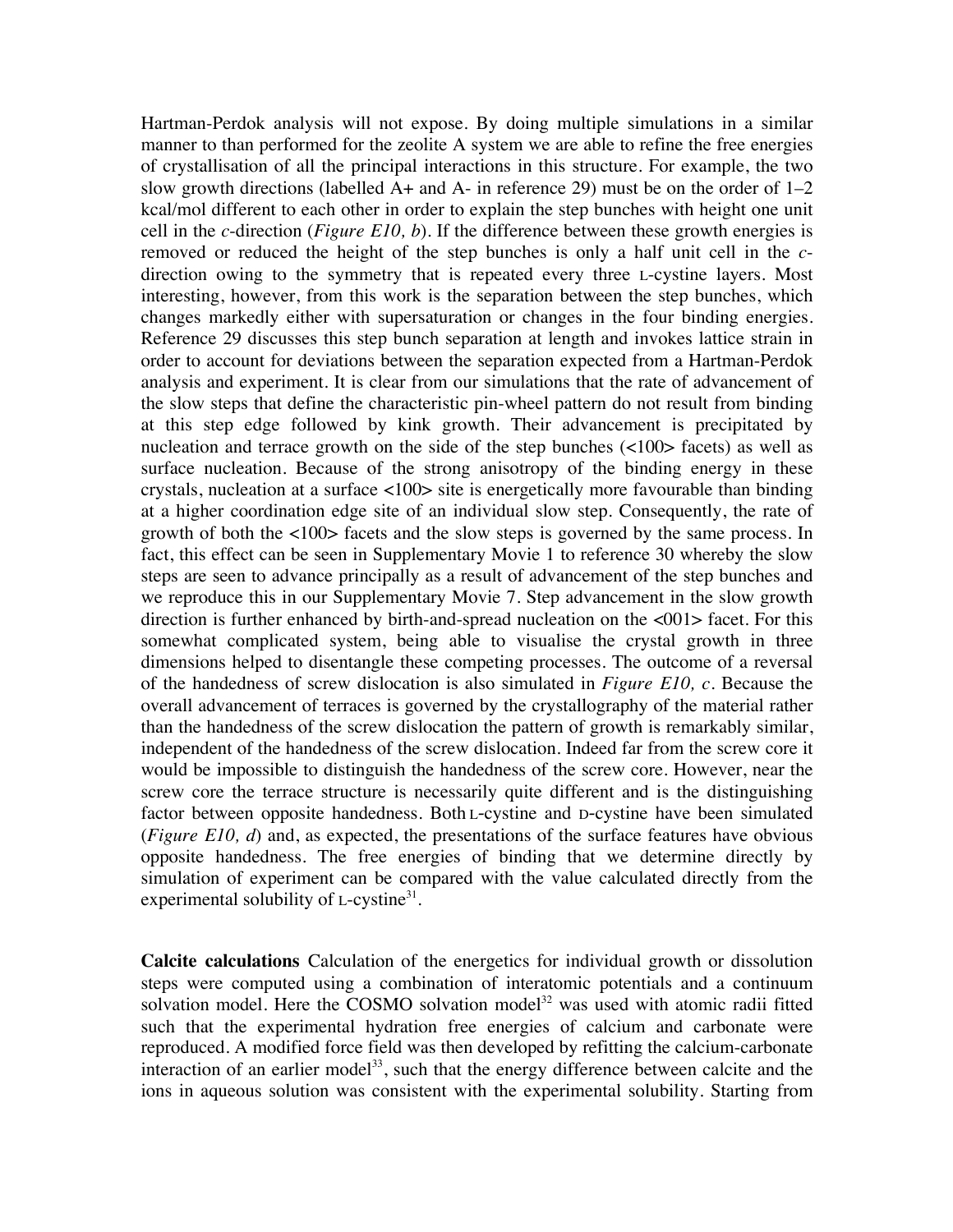the optimised bulk structure of calcite commensurate with this model, a rhombohedral nanoparticle of calcite was cleaved with dimensions of 16 x 16 x 4 atomic rows oriented such the long edges run parallel to either the acute or obtuse step edge directions. The top layer of this particle was then reduced in size by two molecular layers along each edge to create an island on the surface. Using this structure as a starting point, with the bottom two layers of the slab held fixed during optimisation in order to reproduce the effect of the calcite bulk, various mechanistic pathways for the growth or dissolution of the island were explored. This includes the removal of each of the 4 distinct ions from both the acute and obtuse step edges, as well as the corresponding additions of ions to each step.

Results from these calculations show that the site types for  $Ca^{2+}$  and  $CO<sub>3</sub><sup>2</sup>$  fall broadly into groups depending upon the connectivity of the ion within the lattice. The difference in reaction energy between the ion in solution and ion in the crystal is between 10 and 15 kcal/mol per ligand for both  $Ca^{2+}$  and  $CO_3^2$ . In order to provide more accurate results for future studies it will be important to use explicit solvent molecules.

**Other features that are revealed using** *CrystalGrower* Although the approach is principally designed to interrogate and simulate crystal surface structure and crystal habit it is also able to probe internal defects that arise as a result of the growth mechanism. This is particularly relevant in the two structures MFI and ETS-10. Both these crystal systems are known to exhibit optical birefringence when viewed under an optical or Raman microscope respectively. It transpires from our initial studies using *CrystalGrower* that structures with open cages have a tendency to crystallise in a manner that leaves some tiles incomplete and as a consequence this will result in a high number of internal silanol groups. Both MFI and ETS-10 (*Figures E5* and *E6*) show internal defect density patterns that mimic almost exactly the birefringence observed experimentally. This is a much more appealing pathway rather than the necessity to invoke complex twinning mechanisms to explain such effects. We will use this technique in future to explore a wide range of framework structures that are known to exhibit such effects.

*CrystalGrower* **visualisation code** The *CrystalGrower* visualisation code is primarily written in C++ using OpenGL libraries and calls to the Windows API. This code was designed to analyse the results of the kinetic Monte Carlo calculations performed by *CrystalGrower* growth code and allow users to observe the morphology and surface structure of the grown crystal, whilst also manipulating the crystal in real-time. Two information files are required to construct and display the polyhedral units that compose the crystal framework, which are both generated during a simulation run by *CrystalGrower*.

Two distinct steps are taken to draw the crystal structure. The first, using the partition information file output by *CrystalGrower*, builds a model of each polyhedral unit based on a small number of parameters for each polyhedral unit (number of vertices, number of faces, flat / non-flat faces *etc*). This will simply be a sphere in the case of molecular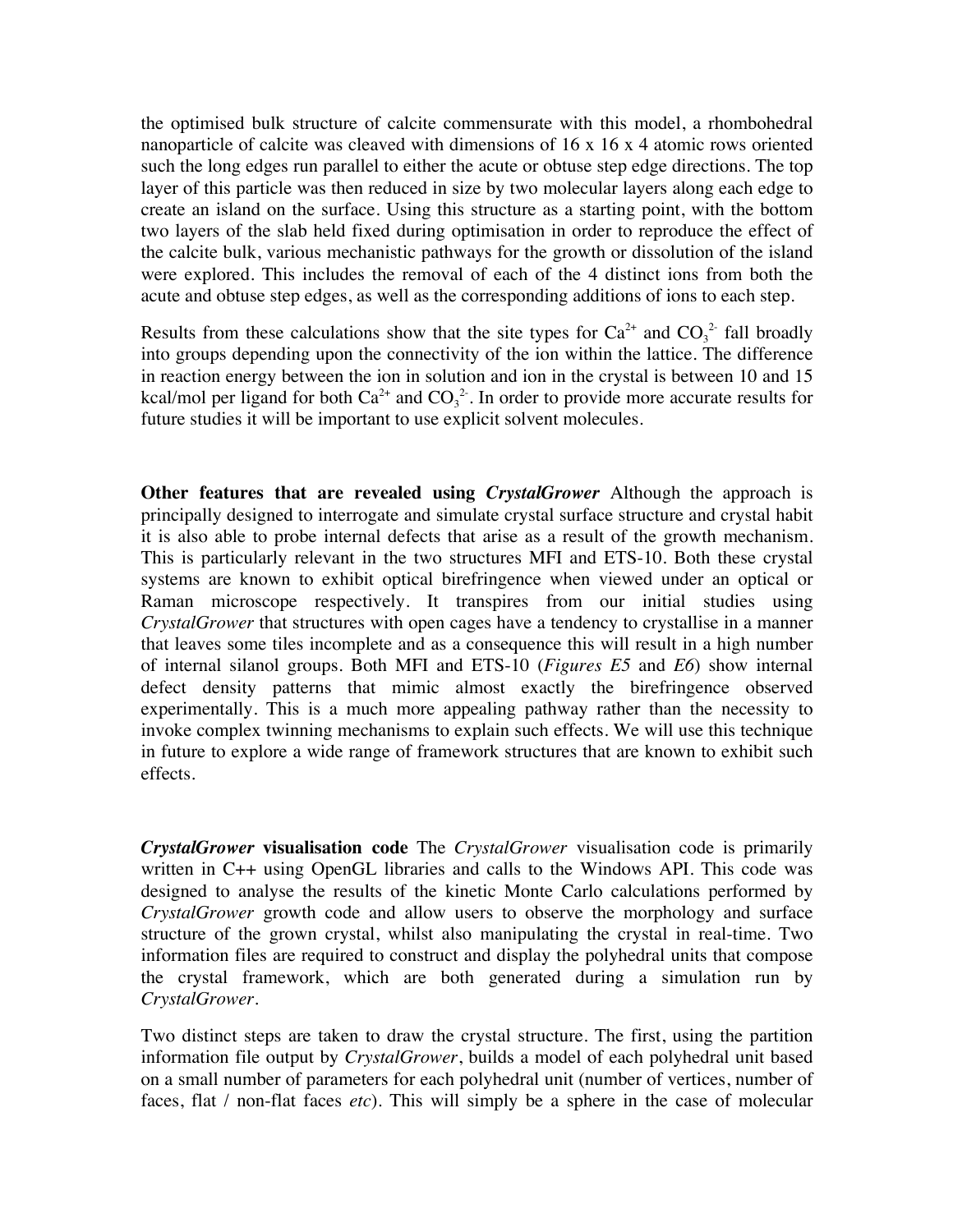crystal. Once these parameters for each unit are calculated, the entire unit is stored as a memory object that allows quick, easy access from the graphics card. A series of spheres are also generated per unit for non-molecular crystals, with the radius defined by taking the root mean square of the polyhedral unit xyz coordinates, multiplied by a scaling factor to allow changes to be made to the sphere size while visualising the crystal structure as spheres. The second step uses another output file generated by *CrystalGrower*, which provides the visualisation package with the xyz coordinates for each unit cell grown in a run, along with information relating to the type of the unit to draw. Coupling these coordinates with those in the partition file, the polyhedral unit is drawn at the correct position to be visualised. After completing the drawing of all the units for one particular type, the entire array of units for this type is then stored as a new memory object. Storing the results of this second step as another memory object is important as it greatly improves the speed of the program, allowing real-time manipulation of a large number of objects  $(\sim 300,000)$  on graphics cards with greater than 2 GB of dedicated graphics memory.

**Experimental methods.** AFM images were acquired using a JPK instruments Nano Wizard II. Images were taken in contact mode. Standard silicon nitride tips (NP Bruker Probes), with a nominal radius of 20 nm and a nominal spring constant of 0.58 N/m were used.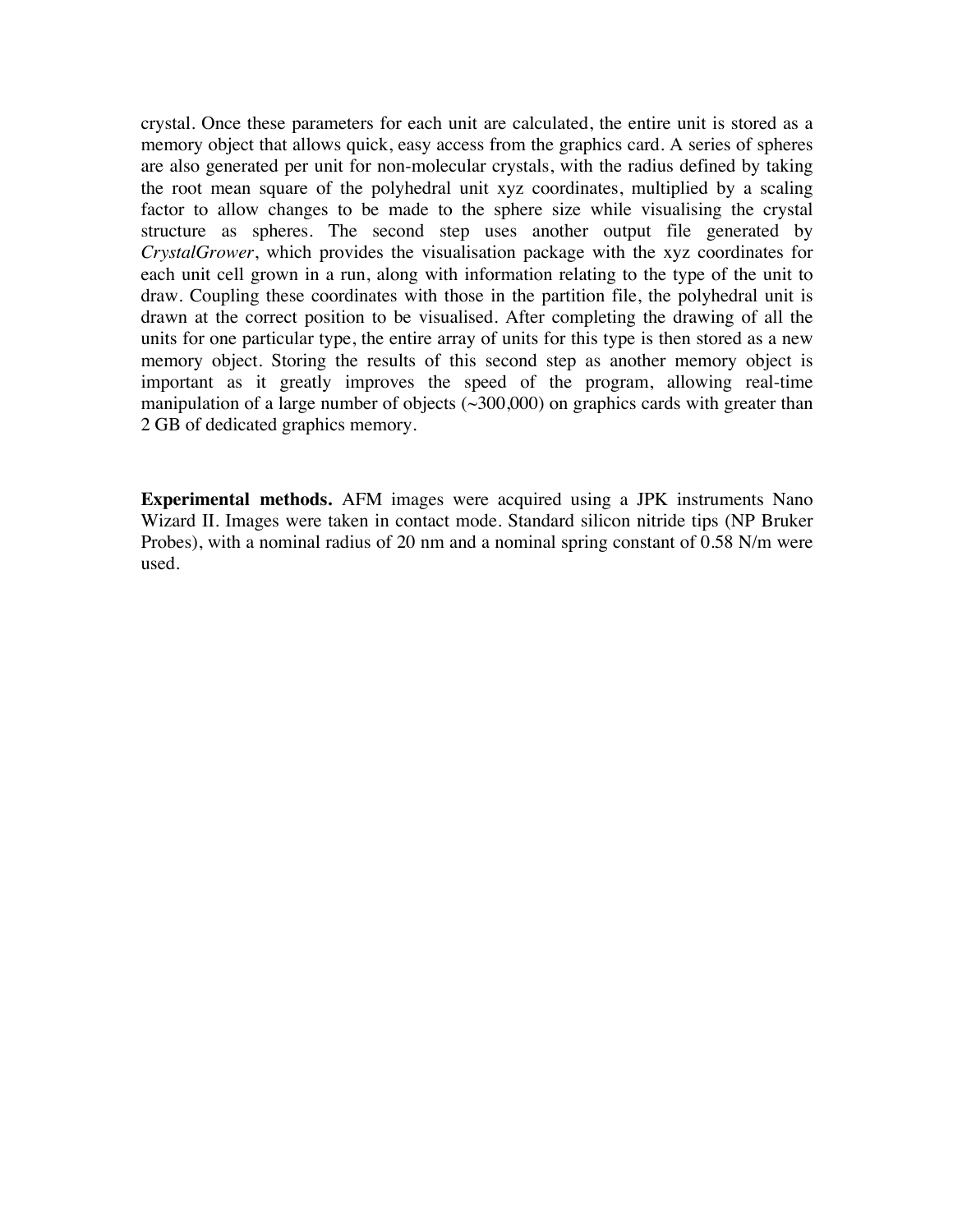# **DATA AVAILABILITY STATEMENT**

**The data that support the findings of this study are available from MWA and ARH upon reasonable request.**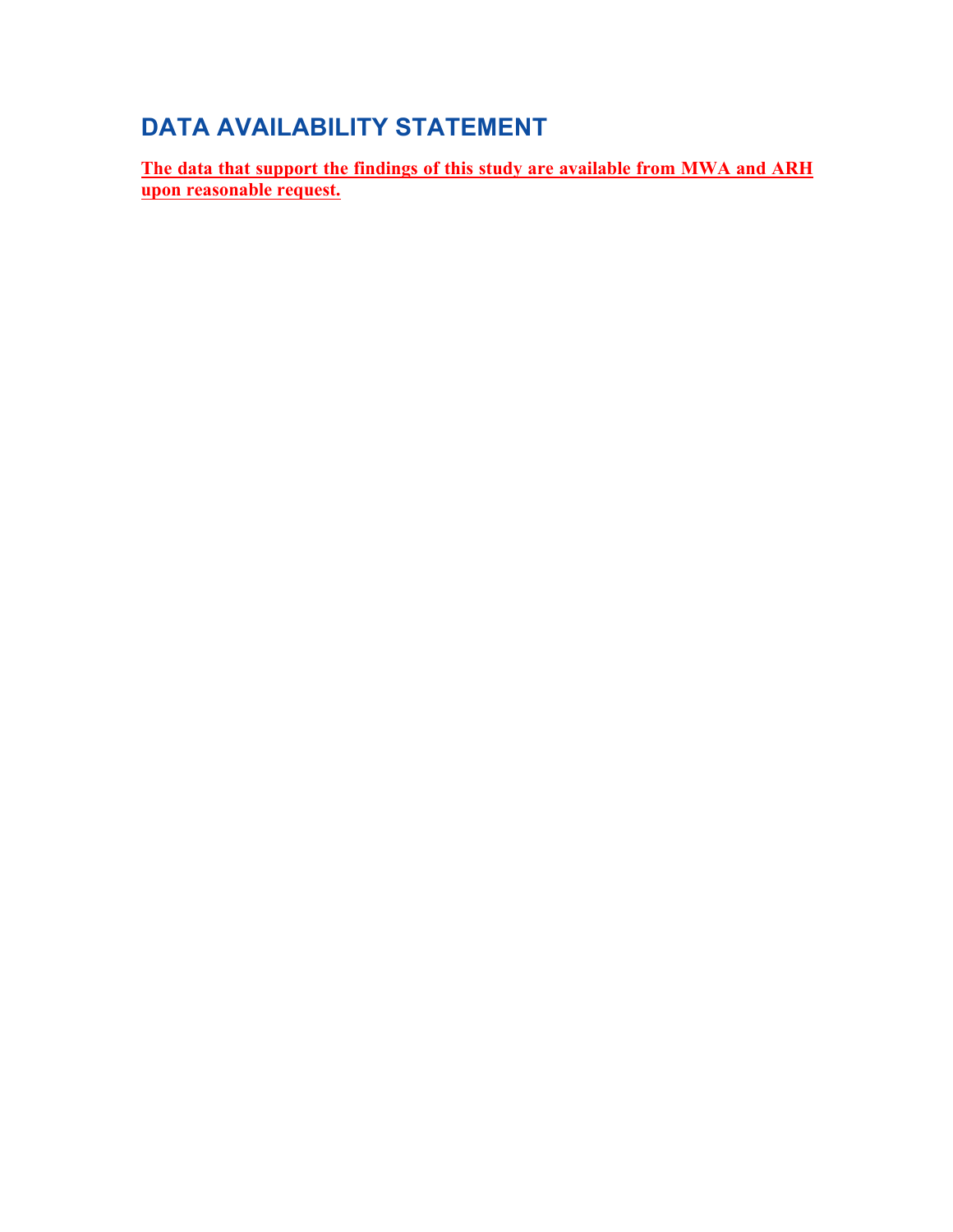### **EXTENDED DATA FIGURE LEGENDS**

**Extended Data Figure E1 | Experimental and simulated data for the LTA framework with energy level diagram.** The top segment (denoted with **a**) shows a schematic representation of energy ladders for the LTA structure. Double 4-rings are shown in yellow, sodalite (β) cages are shown in magenta and the  $\alpha$  cages are shown in cyan. Each level on the energy ladders moving from bulk to the top, bold line corresponds to the loss of coordination (or gain in hydration) of one  $Q^4$  site to a  $Q^3$  site. In the case of a double 4-ring, the bottom level corresponds to a cage with zero  $O<sup>3</sup>$  sites and eight  $Q<sup>4</sup>$  sites, whereas the top level corresponds to a fully solvated double 4-ring with zero  $Q^4$  sites and eight  $Q^3$  sites. The driving force,  $\Delta \mu$ , which is the chemical potential of the solution, can be considered as a single value for a zeolite where the nutrient is interconverting. However, for a system with species that do not interconvert, such as a co-crystal, more than one driving force would be required – although these driving forces would be interrelated by the stoichiometry of solution species and their relative rates of consumption.

The LTA structure consists of three tiles (**b**) connected in a cubic lattice (**c**). Typical crystals exhibit three facets each with unique terrace shape (**d**) all of which can be reproduced along with the crystal habit in a simulation that treats the crystallisation energy of each tile separately (**e**, top), a prediction of the surface termination can also be made (**e**, bottom). Screw dislocations along [100] in the LTA structure are ubiquitous and the same set of parameters also reproduces the nature of this defect (**f**). A video of the screw dislocation growing through the simulation can be seen in Supplementary Movie 1. The simulated crystals shown in **e** and **f** are approximately 0.15 µm x 0.15 µm x 0.15 µm and  $0.20 \mu m \times 0.15 \mu m \times 0.15 \mu m$  in size, respectively.

A ternary plot is shown in **g** consisting of 1,176 simulation data points corresponding to exploring the energy space at 2% intervals. All images are recorded at equilibrium driving force. The highest destabilisation for each cage is at the corner for which its name appears and the corresponding axes are colour coded. The directions of the grid lines for each axis can be seen in the small diagram top right. Examples of interesting morphologies for particular energy combinations are highlighted.

**Extended Data Figure E2 | Experimental and simulated data for the FAU framework.** The FAU structure consists of three tiles (**a**) connected in a face centred cubic lattice (**b**). Simulation dropping from high supersaturation (50 kcal/mol) to low supersaturation (1 kcal/mol) at the halfway point (**c**) matches both SEM (**d**) and AFM (**e**) data on a zinc phosphate structure in terms of both the octahedral habit and the triangular terraces on the (111) face with correct orientation. Simulations with the same parameters as **c** with varying zoom distances (**f**) show the surface structure predicted for this simulation. Supplementary Movie 2 shows an example of how a FAU crystal grows at both high and low supersaturation. The simulated crystal shown in **c** and **f** has an approximate size of  $0.20 \text{ µm}$  x  $0.20 \text{ µm}$  x  $0.20 \text{ µm}$ .

**Extended Data Figure E3 | Experimental and simulated data for the UOV framework.** The UOV structure represents one of the most complex framework systems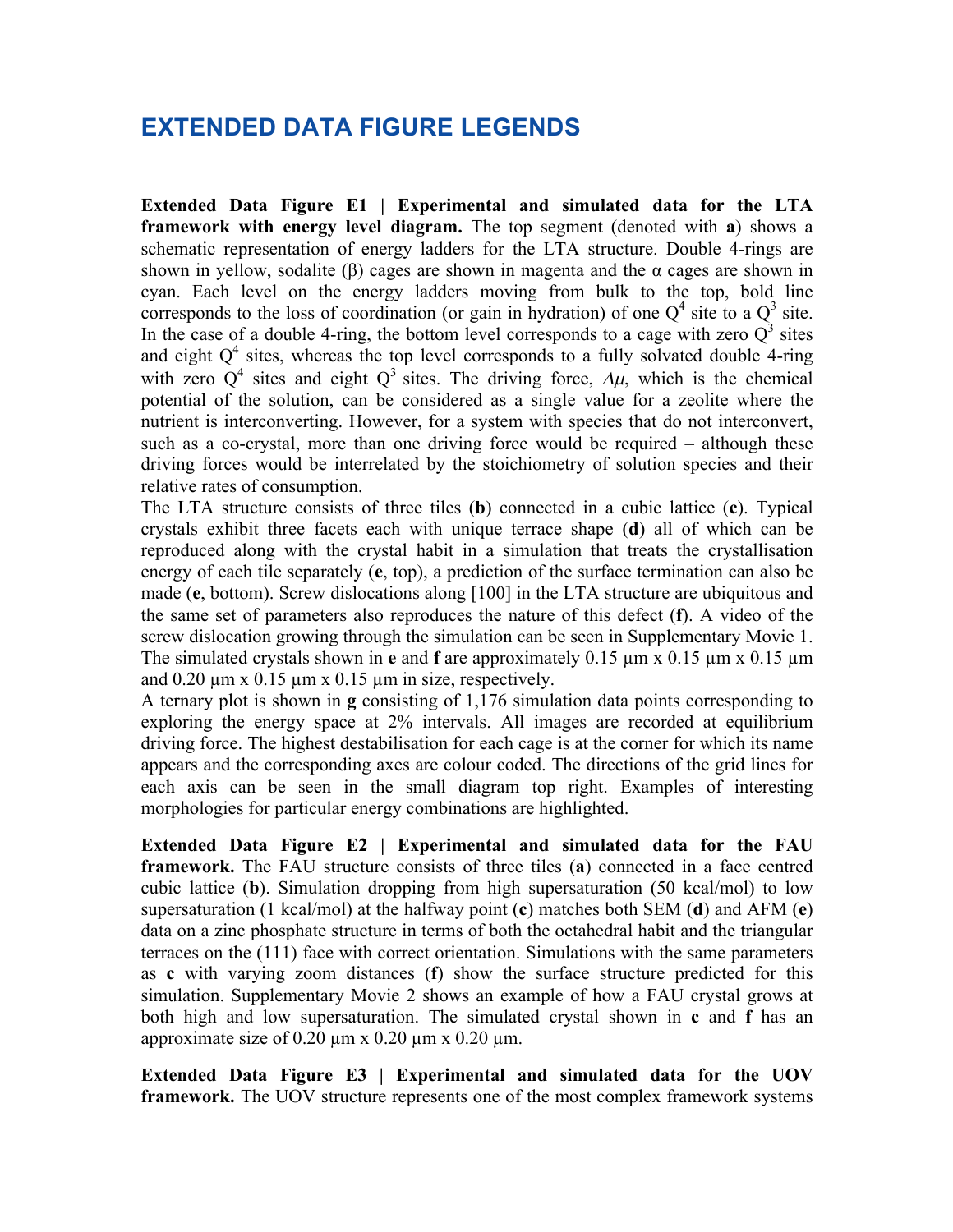with a particularly large unit cell with c-dimension 3.87 nm and consists of 16 different tile types (**a**), connected in an orthorhombic lattice (**b**). The germanosilicate crystallites that adopt this framework structure, although intergrown (**c**), show very well defined shape bounded by six faces. Simulation confirms the two large faces to be (100) (**d**) and the four side faces to be <013> (**e, left**). Simulations also reveal the structure at the crystal surface on the side wall (**e, left**) and top face (**e, right**) with differing colouring methods. Supplementary Movie 3 shows an example of how a UOV crystal grows at both high and low supersaturation values. The simulated crystal shown in all these examples is approximately  $0.050 \mu m \times 0.75 \mu m \times 1.40 \mu m$  in size.

**Extended Data Figure E4 | Experimental and simulated data for the NES framework.** The NES framework can usually be expressed with four different tile types. The largest tile – t-nes can be split into three smaller tiles (**a** - green, cyan and blue) to give a total of six tiles possessing similar sizes (**a**) that combine to form an orthorhombic lattice (**b**). These three tiles can no longer be referred to as natural tiles, however they were still generated using the ToposPro software. These tiles play the role of units of growth and are required as CrystalGrower utilises connections through faces, making frameworks that share only corners and edges between small tiles, such as NES, difficult to grow over reasonable timescales. AFM and SEM micrographs show the morphology of aluminosilicate crystals that adopt this framework structure to be long and wafer-like with rounded terraces (c) which can be reproduced with simulations using the six smaller tiles chosen (**d**). Lowering the energy penalty for the largest cage changes the morphology of the crystal dramatically, thickening the crystal considerably (**e, left and top-right**). This is an observable example of a structure being constrained in its propagation in a particular direction owing to the difficulty in growing such large cages. Investigating the surface structure (**e, bottom-right**) shows that the surface is almost entirely terminated by the largest tile (blue) in the framework, again highlighting this observation. The simulated crystal shown in **d** is approximately 0.05 µm x 0.40 µm x 0.15 µm, whereas the example in **f** is estimated to be 0.10 µm x 0.20 µm x 0.15 µm in size, respectively.

**Extended Data Figure E5 | Experimental and simulated data for the MFI framework.** The MFI structure consists of ten tile types (**a**) connected in an orthorhombic lattice (**b**). A consistent feature in MFI crystals is the optical hourglass effect seen in crystals of silicalite shown in (**c**). There has been much conjecture about the origin of this hourglass effect. However, the fact that the optical birefringence, seen in these 300 µm long crystals, is located in sectors bounded by the crystal faces is a good indication that the origin is incorporated as a result of the crystal growth mechanism being different on different faces of the crystal. Our simulations (**d**) reflect well the crystal habit and surface topology and allow investigation of the surface termination. The internal structure (**e**) shows that the density of silanol groups mirrors very closely the sectoring of the crystal, as only tiles with incomplete coordination are shown. Such a change in crystal chemistry would, almost certainly, be associated with a change in crystal refractive index and hence the observed optical effect. Supplementary Movie 4 demonstrates growth of the hourglass feature as the simulation progresses as well as showing how different tiles express this feature with differing degrees. The simulated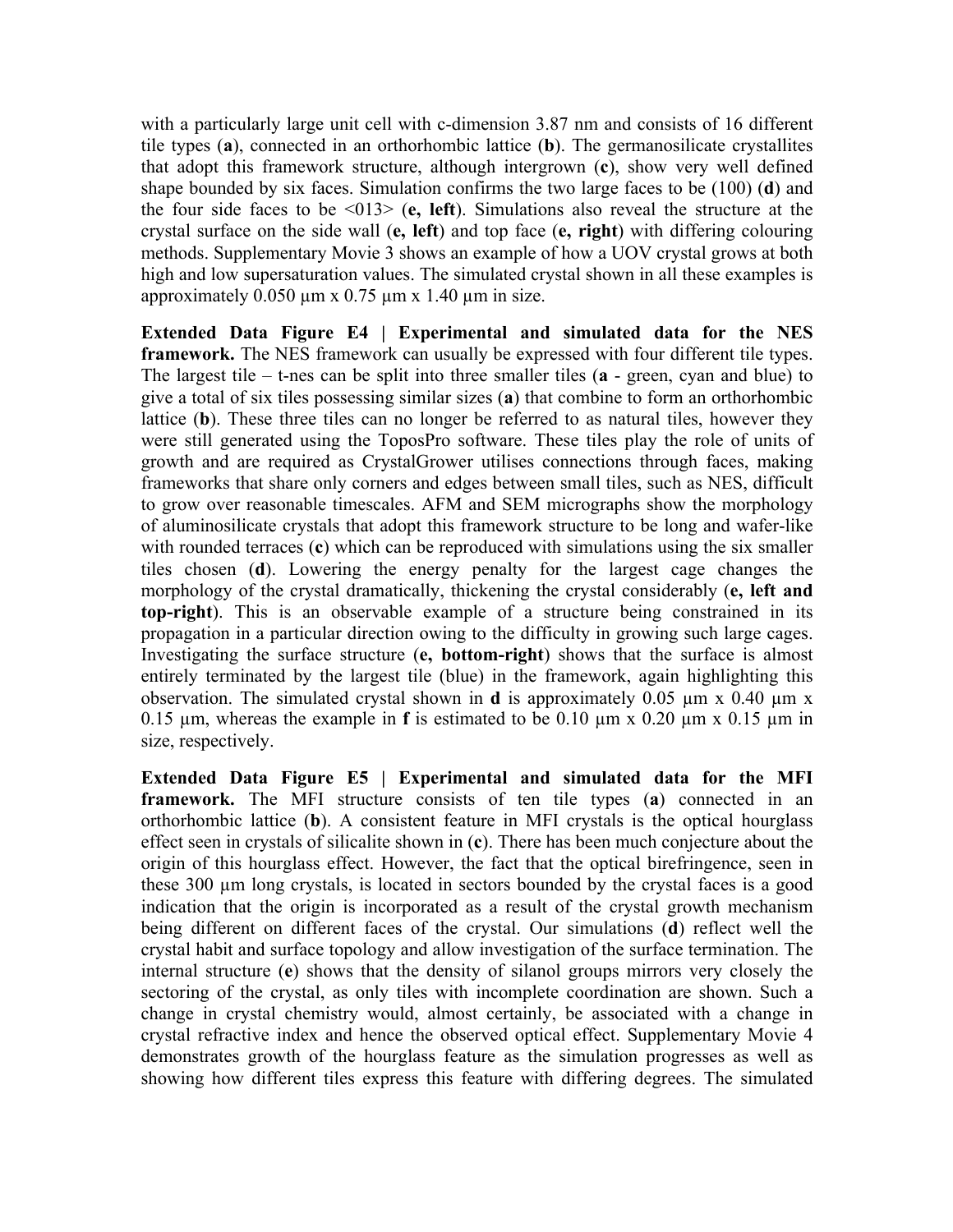crystal shown in **d** is approximately 0.10 µm x 0.05 µm x 0.40 µm in size, whilst the crystal shown in **e** is approximately 0.10 µm x 0.05 µm x 0.20 µm.

**Extended Data Figure E6 | Experimental and simulated data for the titanosilicate material ETS-10.** ETS-10 is a nanoporous titanosilicate with a structure consisting of five tiles (**a**) connected in a monoclinic lattice (**b**). The structure has a very similar symmetry to zeolite beta, however, the titanium is incorporated into titania rods surrounded by silica (**c,d**) – HREM courtesy of O. Terasaki. These rods run alternatively in orthogonal [110] and [-110] directions and it is found that these rods are the dominant components for the crystal growth (**f**). Further, because the rods do not always connect and heal inside the crystal structure there is a high concentration of internal silianol groups in a sector from the (001) faces to the centre of the crystal (**e**). Such sectoring in ETS-10 has been observed in Raman microscopy<sup>24</sup>. A movie demonstrating how the rods in the ETS-10 framework grow in alternating orthogonal directions can be viewed in Supplementary Movie 5. The simulated crystals shown in **d** and **e** are approximately 0.25  $\mu$ m x 0.25  $\mu$ m x 0.05  $\mu$ m, and 0.10  $\mu$ m x 0.10  $\mu$ m x 0.10  $\mu$ m in size, respectively.

**Extended Data Figure E7 | Experimental and simulated data for the CHA framework.** The CHA structure consists of two tiles (**a**) connected in a monoclinic lattice (**b**). Typical silicoaluminophosphate (SAPO) 34 crystals show distorted cube morphology when viewed under a SEM (c) exhibiting <100> faces with isotropic growth of terraces. A plethora of screw dislocations can be observed in this system (**e**) and this is reproduced for a dislocation with a screw core running along [100] (**d**). Simulations predict that the surface terminates at the double six rings (**f**). The simulated crystal shown in **d** has an approximate size of 1.50  $\mu$ m x 0.10  $\mu$ m x 0.10  $\mu$ m due to elongation caused by the screw dislocation.

**Extended Data Figure E8 | Experimental and simulated data for the AEI framework.** The AEI structure consists of two tiles (**a**) connected in an orthorhombic lattice (**b**). The structure is related to CHA in that it can be built by connecting double six rings. However, because of the alternating orientation of these units along the c-direction this results in a switching of the fast and slow growth rates along the a-direction and b-direction (shown on AFM of aluminophosphate (AlPO) 18 in **c**). The result is a complex interleaved spiral growth that is faithfully simulated according to this space partitioning methodology (**d-f**). The simulated crystal shown in  $d - f$  is approximately 1.70  $\mu$ m x 0.05  $\mu$ m x 0.05  $\mu$ m in size due to elongation caused by the screw dislocation.

**Extended Data Figure E9 | Experimental and simulated data for two separate metalorganic frameworks, HKUST-1 (left) and MOF-5 (right).** The left partition (**a-e**) shows HKUST-1, a metal-organic framework copper trimesate  $Cu_3[(O_2C)_3C_6H_3]_2(H_2O)_3$ . By partitioning the structure with nodes at metal clusters and tile edges along linkers the HKUST-1 structure consists of three tiles (**a**) connected in a face centred cubic lattice (**b**). Such a partitioning results in excellent simulation of both the crystal habit and the terrace topology of the prevalent screw dislocations (**c**). The simulation predicts that the screw core runs along [110], not perpendicular to the (111) faces as such a screw core would result in multiple spirals (**d**). Simulations also allow investigation of the surface termination for this framework (**e**). A video of the screw dislocation growing and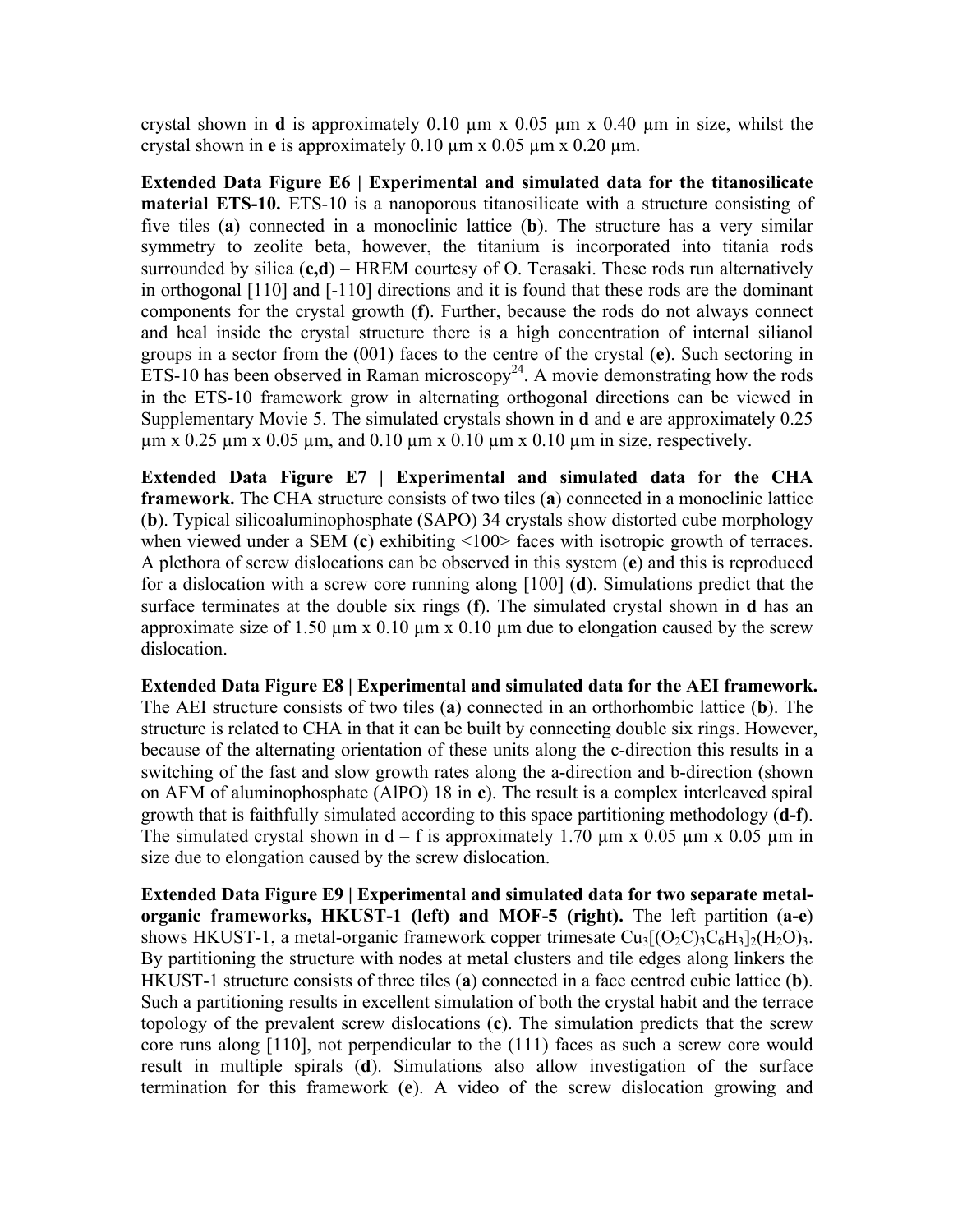migrating across the surface of the crystal can be viewed in supplementary movie 6. The approximate size of the crystal shown in **d** and **e** is 0.35 µm x 0.35 µm x 0.35 µm.

The right partition (**f-j**) shows MOF-5 [Zn4O(bdc)3, bdc=1,4-benzenedicarboxylate] which is a permanently porous metal-organic framework with a simple cubic arrangement of metal centres (red) and linkers (grey), along with a solvent molecule occupying the centre of each cube (purple) (**f, left**). Treating the structure as a multicomponent molecular crystal in lieu of a standard tile-partition as used in other cases, the framework can also be partitioned into Voronoi polyhedra to demonstrate the interactions between each of the linkers, metal and solvent (**f, right**). Square terracing on the (100) face (**g**) can be in one of two orientations, dependent on the synthesis conditions. The crystal morphology can also be changed to exhibit (111) faces as an octahedral crystal, again dependent on synthesis conditions (**h, left**), as opposed to only (100) faces (**h, right**) in a cubic crystal. (111) faces exhibited by the crystal are much more isotropic (**i**) compared to the (100) faces (**f**) and do not adopt different orientations demonstrated by the (100) faces. The simple cubic network alone will not permit the development of (111) facets and is immediately an indication of the importance of the solvent N,N' diethylformamide (DEF) in the preparation. By varying driving forces for binding of the linker, metal centre and solvent in the final crystal all crystal habits and surface topologies may be generated  $(g - i)$ . Double spirals through growth at screw dislocations on the (100) face can also be simulated (**j**). The estimated sizes of the crystals shown in **g** are 0.76 µm x 0.75 µm x 0.75 µm and 0.70 µm x 0.80 µm x 0.80 µm, **h** are 0.50 µm x 0.50 µm x 0.50 µm and 0.75 µm x 0.75 µm x 0.75 µm, **i** is 0.50 µm x 0.50 µm x 0.50 µm, and **j** is 0.75 µm x 0.75 µm x 0.75 µm, respectively.

**Extended Data Figure E10 | Collection of simulated data for L-cystine along with a single simulation of D-cystine.** The panel labelled **a** presents a suite of calculations of the crystal growth of L-cystine at supersaturation  $0.6$  kcal mol<sup>-1</sup> viewed down the [001] direction showing characteristic pin-wheel surface topology and hexagonal step bunching. Simulations are based on four characteristic free energies of crystallisation: (i) in the strong binding direction where L-cystine molecules are bound by two hydrogen bonds and S....S contacts; (ii) and (iii) in the weak, slow growth directions, known as  $A<sup>+</sup>$  and A- in references 29 and 30, with one hydrogen bond; (iv) in the c-direction with two hydrogen bonds. Interaction type (ii) and (iii) are maintained at half that of (iv) with a minimal difference of (ii) and (iii). These interactions can be combined into 491 growth sites that are computed in the simulation. The grid explores the effect of changing the relative magnitude of interaction (i) (number on the x-axis), relative to the sum of the other interactions, (number on the y-axis) all in kcal mol<sup>-1</sup>. When all these interactions are too weak isotropic sticky growth is observed and when they are too high the growth is too geometrical. The optimum balance is highlighted in **a** where the sum of the free energies of crystallisation is 7.0 kcal mol<sup>-1</sup>, compared to 4.3 kcal mol<sup>-1</sup> derived directly from the solubility of L-cystine at pH  $7^{31}$ . Similar to that reported in reference 29, the step bunching is closer than observed experimentally as lattice strain at the screw core will weaken interactions and prevent the core region, which is advancing by attachment to the slow step alone, forming a closed hexagonal step bunch as quickly as predicted. A set of simulations demonstrating the effect of small differences in the energy of slow growth directions termed  $A+$  and  $\overline{A}$ - in references 29 and 30 is shown in **b**, noted in kcal mol<sup>-1</sup>. If there were no difference in energy then the pin-wheel structure would have a step bunch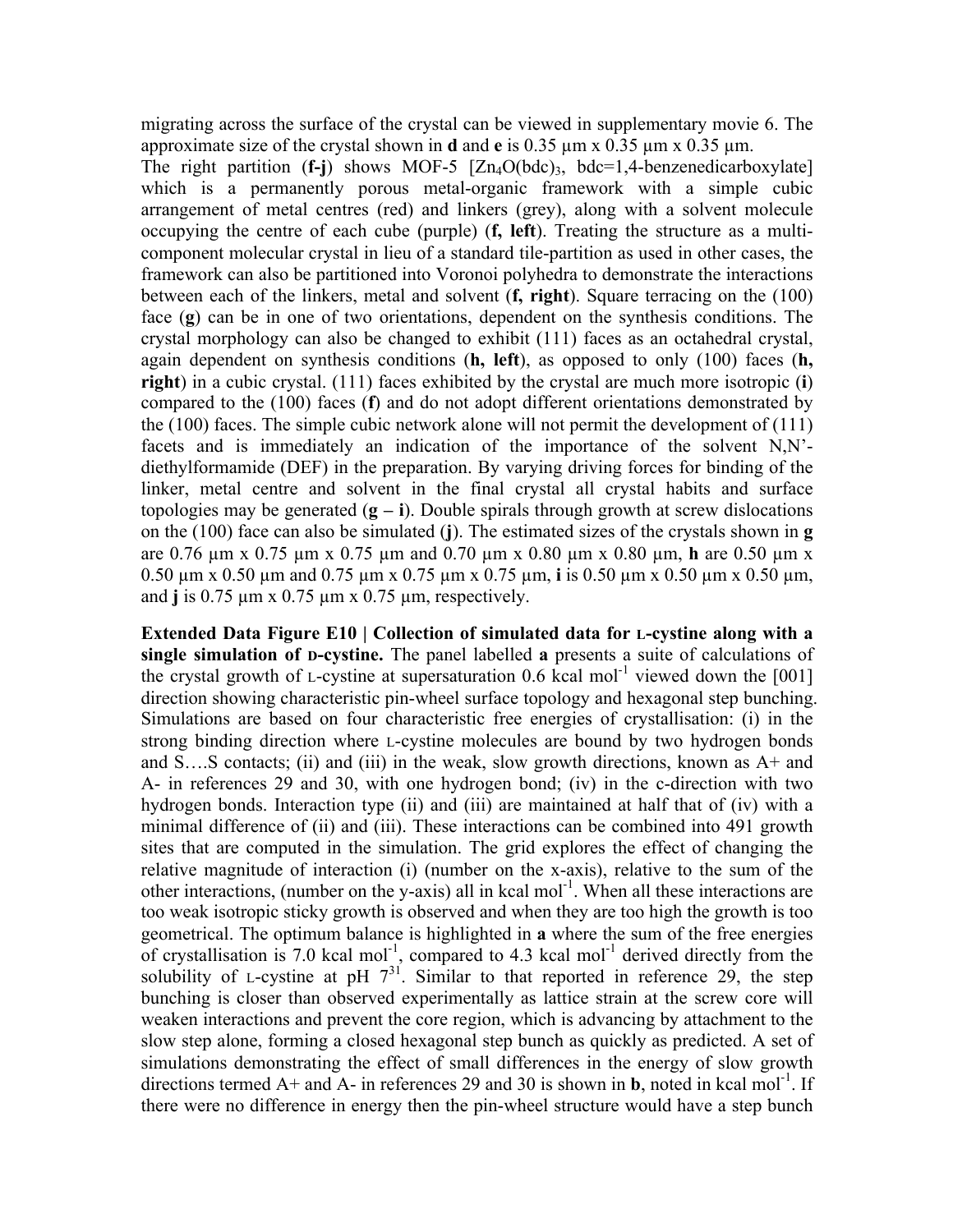height of only half unit cell owing to the symmetry that is produced every  $180^\circ$  turn around the screw core. A difference of  $0.1$  kcal mol<sup>-1</sup> is sufficient to eradicate this symmetry and make the step bunches one unit cell high. Reversal of the handedness of the screw core is not immediately apparent (**c**) as the pin-wheel structure and handedness remain the same whatever the handedness of the screw core as this is driven by the symmetry of the crystal structure at the molecular level. However, differences can be observed in the surface topology close to the screw core depending on whether the handedness of the crystal structure is the same or the reverse of the handedness of the screw core. L-cystine and D-cystine will present identical surface structures with opposite handedness, as expected, shown in panel **d**.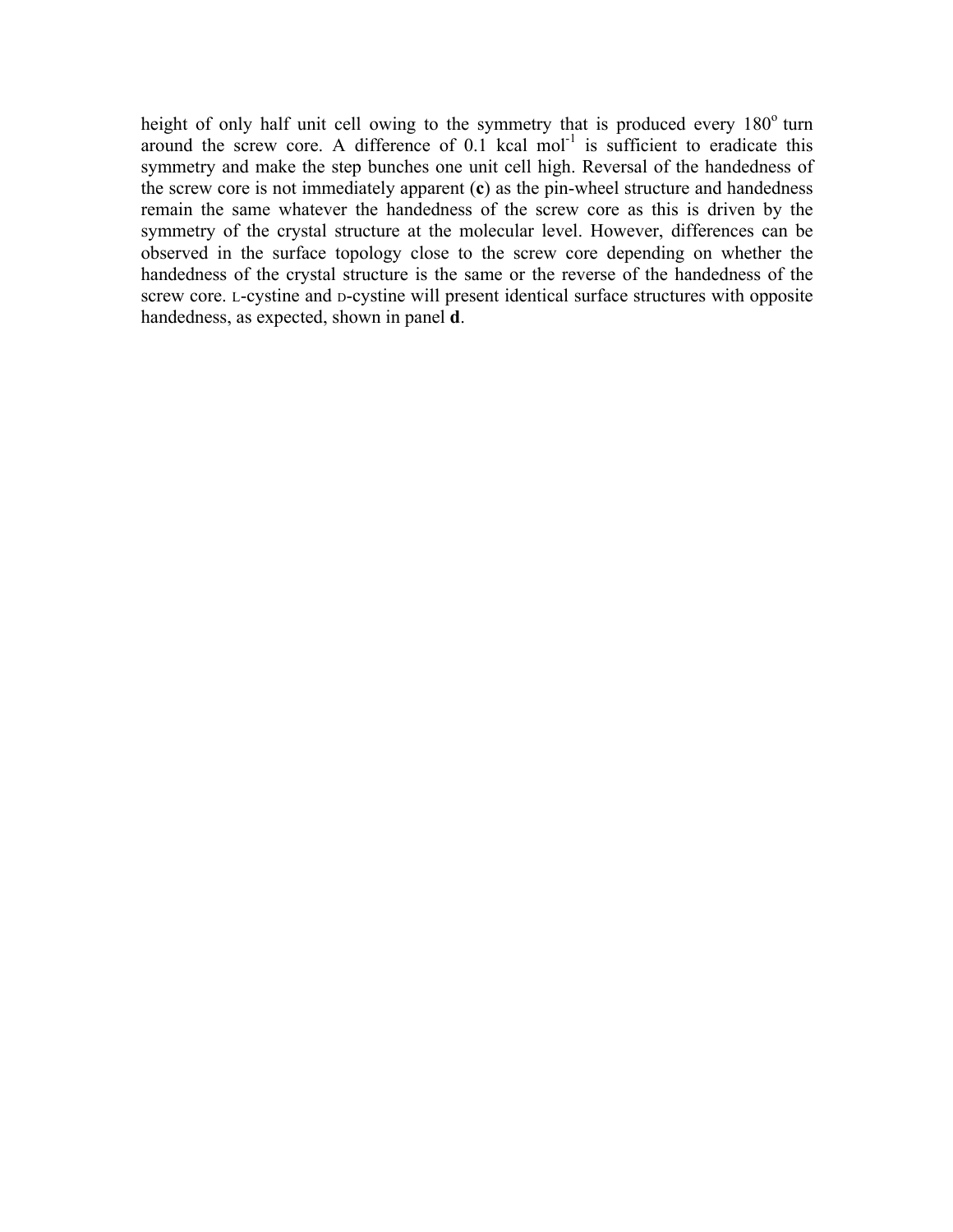# **SUPPLEMENTARY MOVIE LEGENDS**

#### **LTA** – Growth via Screw Dislocation – Supplementary Movie 1

In this movie, an LTA crystal is grown with a screw dislocation running in the [100] direction through the crystal. Similar to the FAU simulation, the crystal is first grown under high supersaturation conditions (90 kcal/mol) for 5 million iterations, followed by a drop in supersaturation to slightly above equilibrium (1.5 kcal/mol) to allow a more detailed study of the growing process. During the slow growth, the propagation of the spiral from the screw dislocation is clear. The crystal is then rotated to the opposing face, demonstrating the elongation of the morphology in the [100] as expected as the screw dislocation creates a low energy surface for the growth units to attach to. After arriving at the opposing face, the slow growth process is reversed then replayed to again demonstrate the spiral-growth of the crystal.

#### **FAU – Layer Growth – Supplementary Movie 2**

A FAU crystal is grown under high supersaturation conditions (50 kcal/mol) for 5 million iterations, showing rapid growth and the adoption of an octahedral crystal morphology. The second 5 million iterations occur after the supersaturation is lowered to slightly above equilibrium (1 kcal/mol), allowing the growth process to continue slowly. At this point the triangular shape of the terraces can be observed, growing in the opposing direction to the facet where the growth is occurring. The final portion of the movie shows the surface structure viewed from the top, followed by the side of a grown terrace.

#### **<u>UOV – Layer Growth – Supplementary Movie 3</u>**

Growth of a UOV crystal is demonstrated using similar conditions to the previous movies: 5 million iterations at high supersaturation (70 kcal/mol) followed by 5 million iterations at a supersaturation value slightly above equilibrium (1 kcal/mol). The diamond-like morphology of the UOV crystal can clearly be seen during panning and rotation. Rounded / isotropic layer growth can be observed during the growth process, along with the fusion of terraces once the growth process is slowed. Close-up shots are then shown of the surface structure on the (100) face, followed by the side-wall of the crystal: the (013) face.

#### **MFI - Hourglass Growth and Tile Type Relation - Supplementary Movie 4**

To begin, the t-mfi-1 tiles are shown during the growth process of an MFI crystal to allow a view into the internal structure of the crystal as it grows, showing the formation of the hourglass structure mentioned previously. Following this growth, a series of frames are shown where the tile type shown is cycled on the (001), (100) and (001) faces respectively, demonstrating how different tile types contribute to this internal feature in varying degrees.

#### **ETS-10 - Orthogonal Rod Growth - Supplementary Movie 5**

This movie demonstrates the growth mechanism of ETS-10 *via* titanate rods in alternating directions, orthogonal to each other. Each alternating layer is represented by